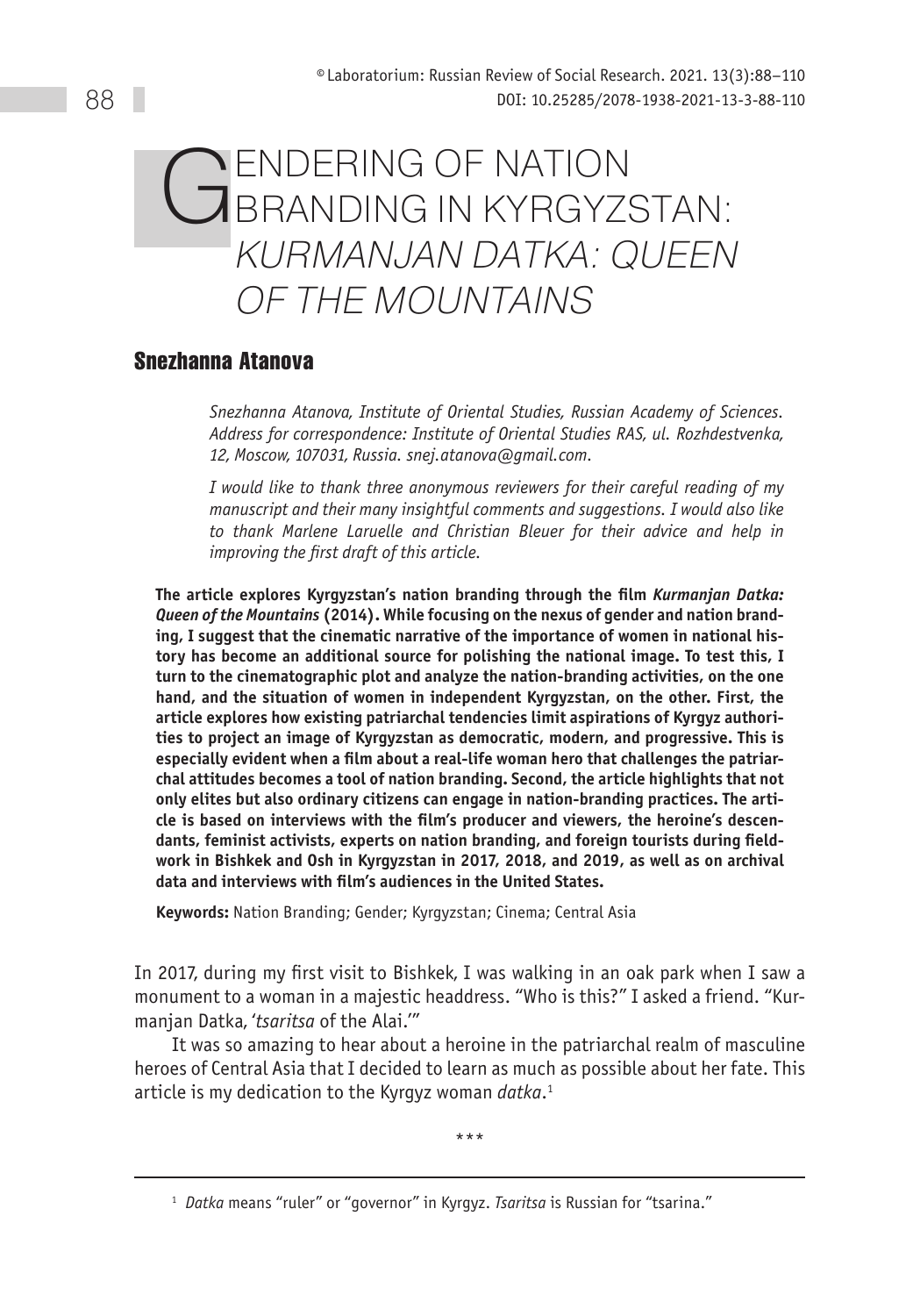Since the collapse of the USSR, the post-Soviet countries have been strengthening their economic and political sovereignty while building their national image. Such an image, on condition that it should be distinct and positive, seems to be obligatory for every state entity that, by attempting to attract tourists, investors, international organizations, and so on, seeks to distinguish itself from other states on the world stage. Both the newer and longer-existing states cultivate their national images by using the practice of branding, a term borrowed from marketing and defined as the process by which companies mark their product offerings as distinct from those of the competition. The application of branding practices to nations is a relatively new concept, but it has become popular in recent years. As Keith Dinnie notes, "Nations are making increasingly conscious efforts to hone their country branding in recognition of the need to fulfill three major objectives: to attract tourists, to stimulate inward investment and to boost exports" (2007:17). In the era of international rivalry, nation branding can help increase international political influence, stimulate stronger international partnerships, and enhance nation building. Thus, oriented to external and internal audiences, nation branding transmits the image of a nation to domestic and international arenas.

Different approaches and tools can be employed in the task of nation branding. Among them, cinema holds a privileged position, as it makes accessible the image of a country to a large audience. Dedicated to the legendary figure, the 2014 film *Kurmanjan Datka: Queen of the Mountains* was created with financial help from Kyrgyz government. According to Jyldyz Djoldosheva, a Kyrgyz politician, founder of the Kurmanjan Datka Charitable Foundation, and the film's producer, the historical epic<sup>2</sup> intended "to consolidate Kyrgyz people and to spread the word about a Kyrgyz woman hero to the world, to strengthen the Kyrgyz statehood, and to increase national consciousness" (interview with Djoldosheva, 2017). Thus, the film contributed to two processes: internal national consolidation and the branding of the nation through the creation of Kyrgyzstan's external image.

But how can a cinematographic story about a historical female figure contribute to national processes? Prominent scholars of nationalism, including Ernest Gellner, Antony Smith, Rogers Brubaker, and Michael Billig, highlighted the role of elites and intelligentsia in the conceptualization and dissemination of nationalist ideologies, but they omitted the biological, cultural, political, and symbolic role of women in the reproduction and formation of a nation (Yuval-Davis 1994). While the nature of women's citizenship is dual—"the state always includes women, at least to some extent, in the citizenry as a whole in its social, national, and legal policies, and, on the other hand, there is almost always a separate body of laws specifically addressed to women"—within the "imagined community" women became "symbols of the nation, its roots, its spirit, and its project" (Yuval-Davis 1994:91, 92). In this article exploring a narrative about a heroine and its significance for the nation branding of Kyrgyzstan, my theorizing proceeds from the constructivist approach to nationalism combined

<sup>&</sup>lt;sup>2</sup> I designate the film as a "historical epic" even though it presents an adapted version of historical events.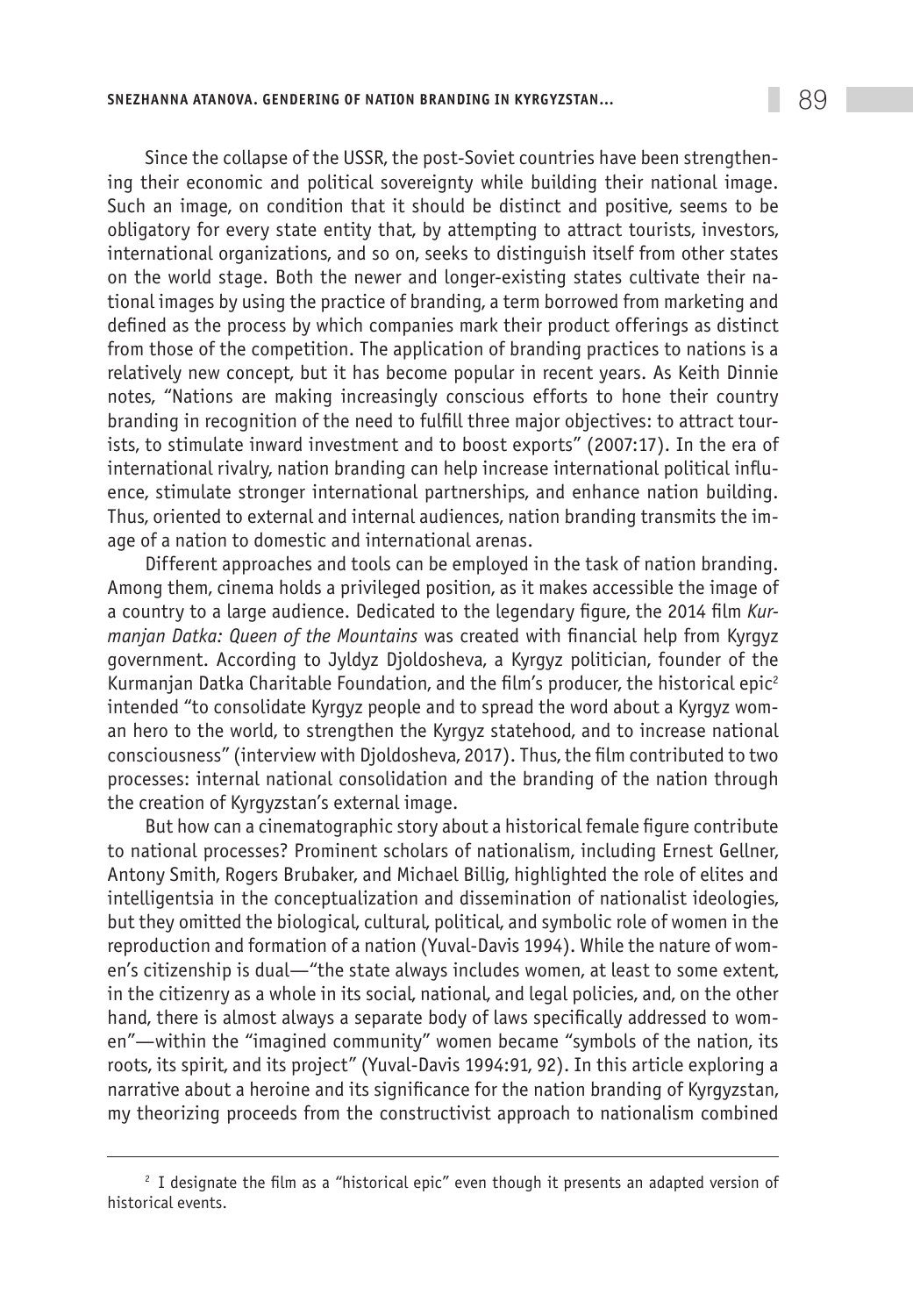with gender-based nuances of nationalist processes. When the state narratives interact with gender roles and norms, the latter are "negotiated, adapted, or contested by women themselves" (Cleuziou and Direnberger 2016:195). This point is discussed in scholarship on gender roles in the political and social landscape of modern Kyrgyzstan (Beyer and Kojobekova 2019; Ismailbekova 2014, 2015, 2016; Suyarkulova 2016), women and commemoration practices in Tajikistan (Roche 2012), gender politics in Soviet and post-Soviet Central Asia (Kandiyoti 1988, 2007), and women and religion in Uzbekistan (Fathi 2006).

This article is a contribution to the interdisciplinary research on gender and national processes in Central Asia, as it argues that the Kyrgyz government used a narrative about women's significance in national history for image-building purposes. The cinematographic story *Kurmanjan Datka* represents a source for both nation building and nation branding. The film was actively promoted to local and international audiences: it was released on Kyrgyz Republic's Independence Day in 2014, it was the first Kyrgyz movie shown in Hollywood, and it was nominated as Kyrgyzstan's entry for the best foreign language film Oscar award in the same year.

In what follows, I will not analyze the effectiveness of nation branding of Kyrgyzstan but will, rather, examine how the cinematic narrative devoted to a Kyrgyz national heroine fits in the country's nation branding and goes along with its nationbuilding projects.<sup>3</sup> While drawing attention to the "feminine face" in nation branding, this study does not claim to cover in-depth such complex issues as gender, nation, and nation branding. Rather, it is an attempt to reflect on the relationship between gender and national image in one of the Central Asian countries, thus paving the way for further discussion of this topic in relation to other states in the region.

This article highlights the following findings. First, the cinematic work devoted to Kurmanjan Datka reflects various women's roles not just in Kyrgyzstan but in Central Asia more broadly: a daughter in a family where the father dreams of a son; a bride married against her will to an unloved man; a married woman subjected to male violence who did not bow her head and who had the courage to break patriarchal traditions; a faithful wife, a caring mother, and a guardian of the family hearth; a talented orator, a brave leader and warrior, an educated and intelligent ruler, protector of Kyrgyz tribes in the Alai Mountains. The cinematic story about events that happened a century ago develops in parallel with and in the context of gender problematics in modern Kyrgyzstan. Indeed, gender relations in a country with one of the worst scores on the Gender Inequality Index (United Nations Development Programme n.d.) are characterized by mutually opposite processes: on the one hand, a high level of violence against women and child marriages (UN Women n.d.) and, on the other, gender activism, among others feminist performances.

Second, this article highlights the significance of a female hero in the history of the Kyrgyz nation, as it demonstrates women's role in national processes in Kyrgyzstan. Therefore, the article attempts to show how a historical female figure is rele-

<sup>&</sup>lt;sup>3</sup> Besides nation building, cinema can be employed in various activities related to a nation's image (see Isaacs 2015).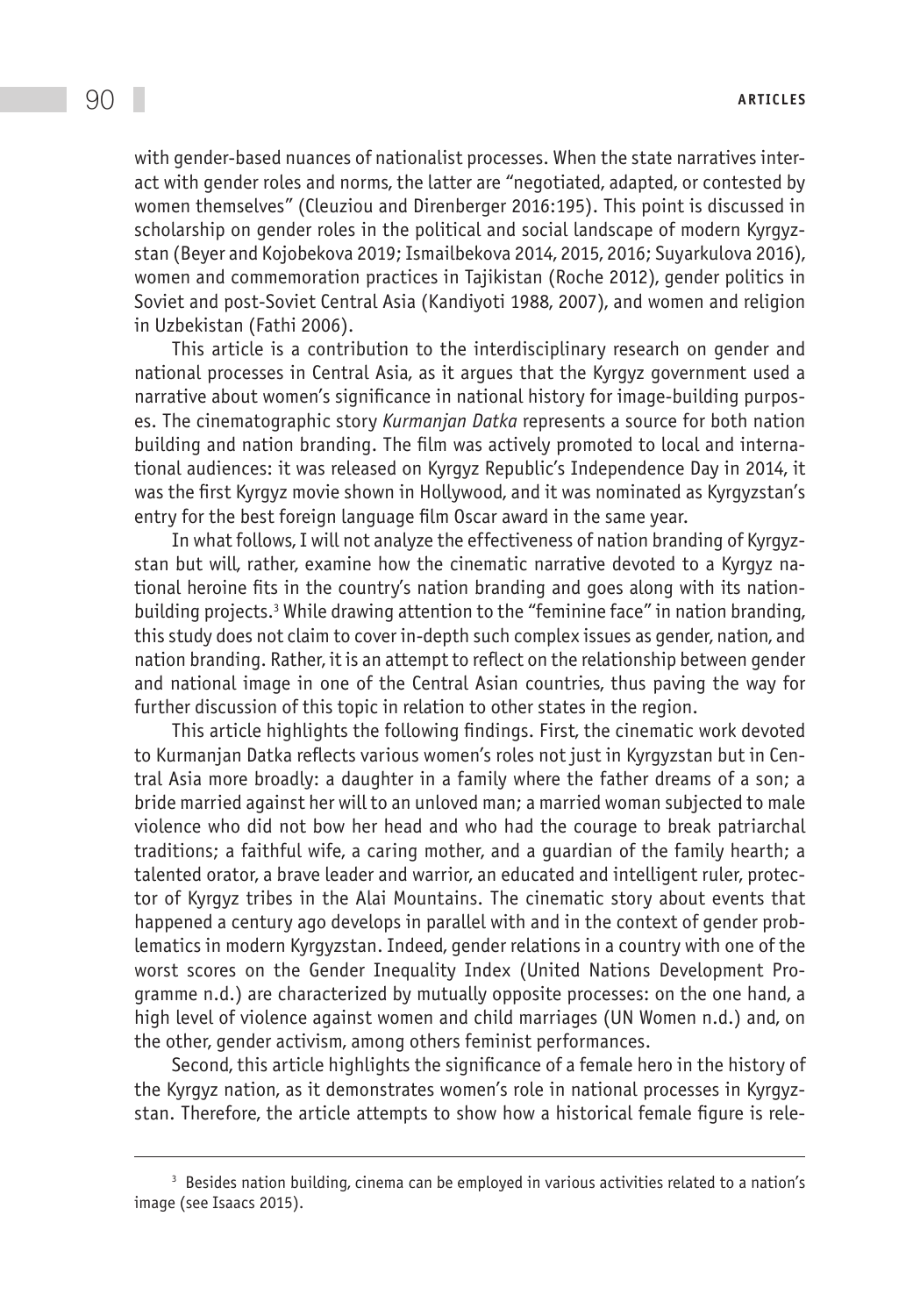vant to diversified national projects that target both local and international audiences and thereby to demonstrate how nation branding and nation building are intertwined in Kyrgyzstan.4

Third, this article discusses how the film conveys the state's discourse with its ethnocentric and nomadic vision of national identity. The nomadic ideas are reflected in the numerous initiatives aimed at the construction of a unique national image of Kyrgyzstan. The cinematographic narrative transmitted in *Kurmanjan Datka* forms an integral part of the Kyrgyzstan's nation-branding narrative. Since the 1990s, by taking various actions, the Kyrgyz state and non-state actors have been creating a metanarrative that emphasizes Kyrgyzstan's nomadic culture and targets international audience.

The article proceeds by exploring nation branding within a postmodern framework that considers a nation as invented and imagined through narrative, myths, and history. Therefore, both nation building and nation branding are imagined and constructed. The first "refers to a domestic process in which political elites (or state agents) attempt to overcome pre-existing cultural, ethnic, linguistic, or religious divisions in order to forge a national identity" (Hoefte and Veenendaal 2019:173), while the second is an externally oriented process to brand the nation in the most positive way.

## Methodology and sources

This study consisted of several stages and stretched over several years. It draws primarily on the cinematic narrative of *Kurmanjan Datka* and a series of interviews conducted in 2017: first, with Joseph S. Nye, who coined the concept of "soft power," which is linked to nation branding (Nye 2004; see also Fan 2008), and also with two people who saw the film in Los Angeles.<sup>5</sup> Both of them live in Los Angeles, and I met them through one of the participants of the UCLA Central Asia Workshop Annual Graduate Student Conference. Additionally, I conducted 14 interviews in Kyrgyzstan with several Kyrgyz officials, nation branding experts and practitioners, the producer of *Kurmanjan Datka*, with the descendants of the Kyrgyz heroine, foreign tourists in Osh, and five ethnic Kyrgyz residents of Bishkek and Osh who had seen the film; all, with the exception of foreign visitors, had seen the film.<sup>6</sup> The interviews in Kyrgyzstan were conducted in September 2017, June–July 2018, and August–September 2019. In 2020–2021, in search of additional information, I consulted archival documents from the State Archive of the Russian Federation (GARF). I also interviewed a film critic specializing in Kyrgyz films and Kyrgyz feminist activists via Facebook Messenger. Online media outlets, as well as information from international organizations and Kyrgyz government were used as a secondary-data source base.

<sup>4</sup> I do not argue that this phenomenon is of a permanent nature; however, national culture and history are tools often actively used to attract foreign visitors as well as to consolidate the unity of a country's citizens.

<sup>&</sup>lt;sup>5</sup> The interviews in Los Angeles were conducted in English.

<sup>6</sup> The interviews in Kyrgyzstan were conducted in Russian.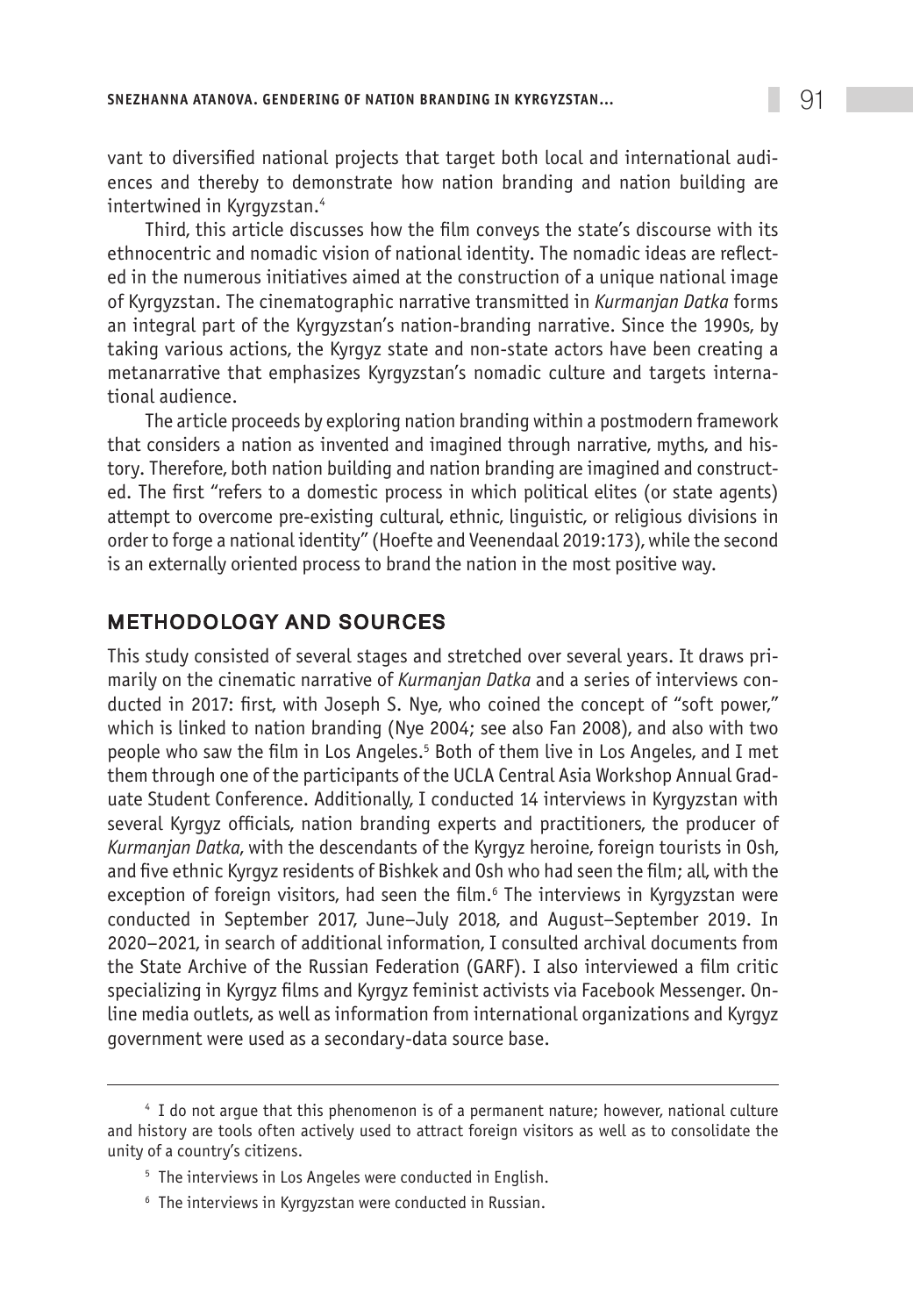This four-dimensional approach to data collection—cinematographic narrative, interviews, archival documents, and secondary sources—gives a solid foundation to answer the main questions of the study. I propose to consider this study as an invitation for future discussions about nationalism, nation branding, and gender in Central Asia.

#### Identity and Nation branding

Imagining a national community is at the core of defining a nation. As Ernest Renan stated, "A nation is therefore a great solidarity, constituted by the feeling of the sacrifices we have made and those we are willing to make again" (1882:51). This idea was reformulated a century later by Benedict Anderson into the concept of "imagined community," which is "imagined because the members of even the smallest nation will never know most of their fellow-members, meet them, or even hear of them, yet in the minds of each lives the image of their communion" (2006:6).

Anderson's concept implies that the "national image" has at least two versions: the image existing among the members of one community about themselves and the image about the members of one community existing among the members of another community. I will not focus on either of these versions. Instead, I will explore what a national community wants to narrate to an external, international audience about themselves in order to create the image that it desires, as this selected narrative fulfills the objective of nation-branding activities. Nation-branding strategies have "domestic effects, because they can be employed by governments to enhance pride in the nation and thus promote social cohesion" (Kaneva 2012:3–22, quoted in Hoefte and Veenendaal 2019:174), particularly in a "nationalizing state" such as Kyrgyzstan, where the ruling elites promote the titular national group by means of language policy, symbols, and cultural reproduction. Together these elements compose part of the national-building narratives that target internal audiences and foster a common sense of belonging (Brubaker 2011). The same components seem to be used in nation-branding narratives that create a positive image of a titular nation (Jordan 2014:114) or of a national state (Marat 2009:1125).

As part of nation branding, a positive image, or "competitive identity" (Anholt 2007b), is promoted to the international and domestic public. "Competitive identity" seems to be associated with "national identity," as both highlight the exclusive nature of a nation compared to another. Distinguished by its exclusiveness, "national competitive identity" is constructed and promoted through six channels: brands, tourism, people, policy, investment, and culture (Anholt 2007b:26). It helps in attracting tourists, encouraging investors, adding value to exports, and so on. National competitive identity correlates with social identities of persons or states that, from a constructivist approach, are expected to stem from specific interests: "Identities are the basis of interests" (Wendt 1992:398). To explain, being an "athlete" suggests having interests in trainings and an active lifestyle, while an "academic" focuses on research, writing, and publication. Likewise, being a democratic state encourages support for demo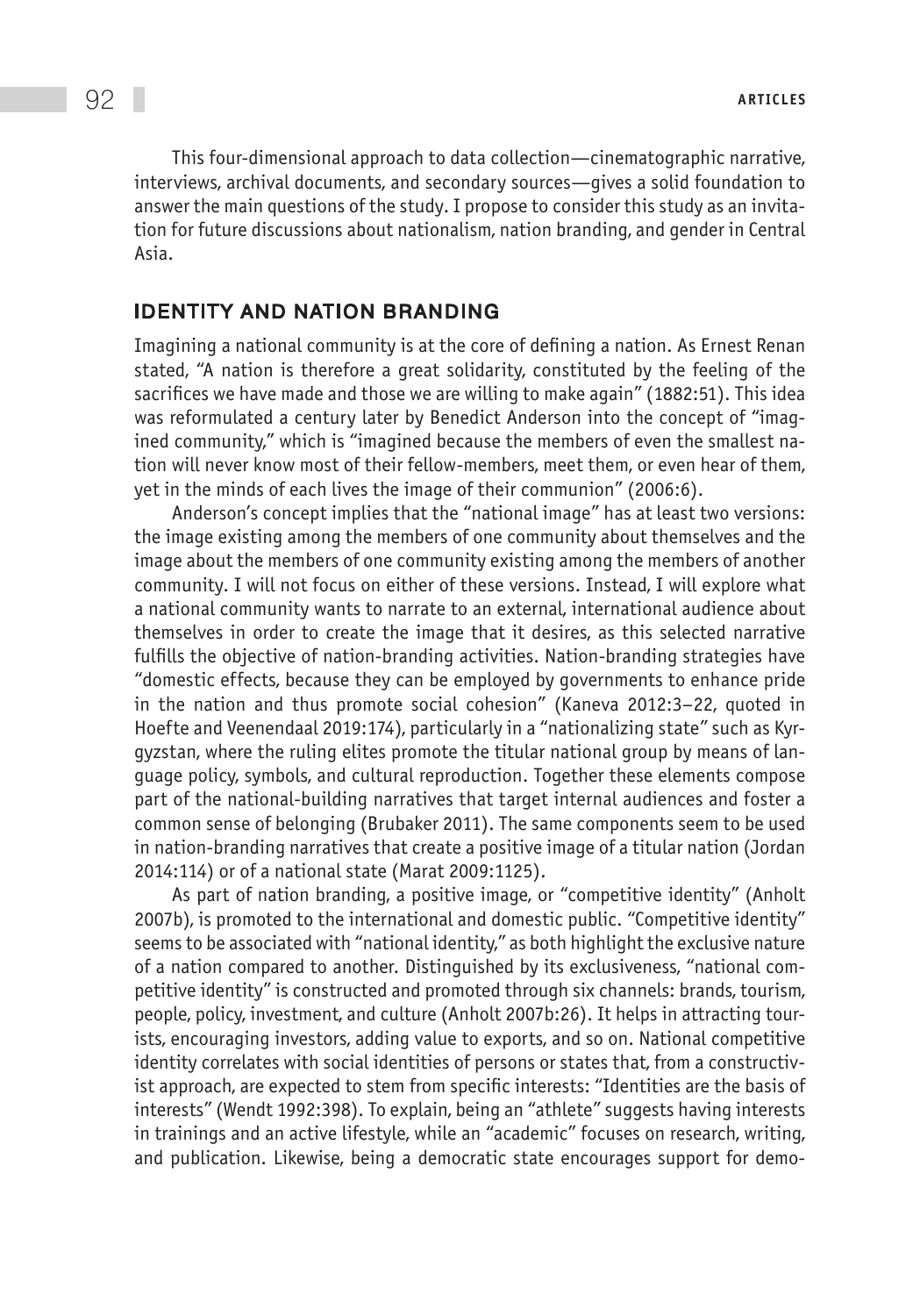cratic values and politics. Alexander Wendt's theoretical approach implies that a state (as a person) projects whatever identity it pretends to be.

Wendt's conceptualization of the connection between identity and interests discovers the constructivist side of nation branding, and it goes along with Simon Anholt's (2007b) concept of a country's competitive identity, as well as with Peter van Ham's (2001) and Nadya Kaneva's views of branding as being a channel to project national sentiments "into an outward-oriented mode of collective identity" (2011:126). Furthermore, the concept of "soft power" is intertwined with nation branding, since the latter provides unlimited opportunities for achieving the desired results through attraction and persuasion rather that coercion (Nye 2004).

When I look closer at nation-branding policies and practices, I cannot but note that a country brings forward the most exclusive aspects of its identity. Being of cultural, political, or technological nature, these aspects may work well if they correspond to reality, like in the case of Japan that highlights its technological achievements (Anholt 2005:106–108) or France that emphasizes *haute couture* and *grande cuisine*. Or they may not, like in case of Russia, when doping scandals destroyed Russia's hopes for using athletic achievements in nation branding. This shows that a country is free to prioritize any aspects of its national identity that it considers the most exclusive, even those that are not backed by practical implementations. However, when a country promotes competitive aspects that are not backed by real achievements, this may have a negative effect and even harm the country's nation branding.

As Wally Olins (2002) argued, the idea of nation branding has always existed and history knows several examples of states that have restarted and created their national images anew every time their regime changed. Using the example of France, he demonstrated that the state had undergone numerous rebranding transformations, from Louis XIV to the Republic, from the Republic to the French Empire under Napoleon Bonaparte, and so on:

> The France of the revolution was a completely different entity from the France of the Bourbons.… The tricolour replaced the fleur de lys, the *Marseillaise* became the new anthem, the traditional weights and measures were replaced by the metric system, a new calendar was introduced, God was replaced by the Supreme Being and the whole lot was exported through military triumphs all over Europe. In other words the entire French package was changed. You may not like the term, you may prefer to talk about a new or reinvented nation or state, but if revolutionary France was not a new brand I do not know what is. (Olins 2002:242)

Emerging from the ruins of the Soviet Union, the new states turned to branding practices in order to, among other things, get rid of the Soviet heritage in their images. Highlighting historical events, national heroes, and nomadic culture helped Kyrgyzstan to avoid associations with the Soviet legacy. At the same time, the newbrand image of the country was supposed to help compete with other countries in securing financial and political resources.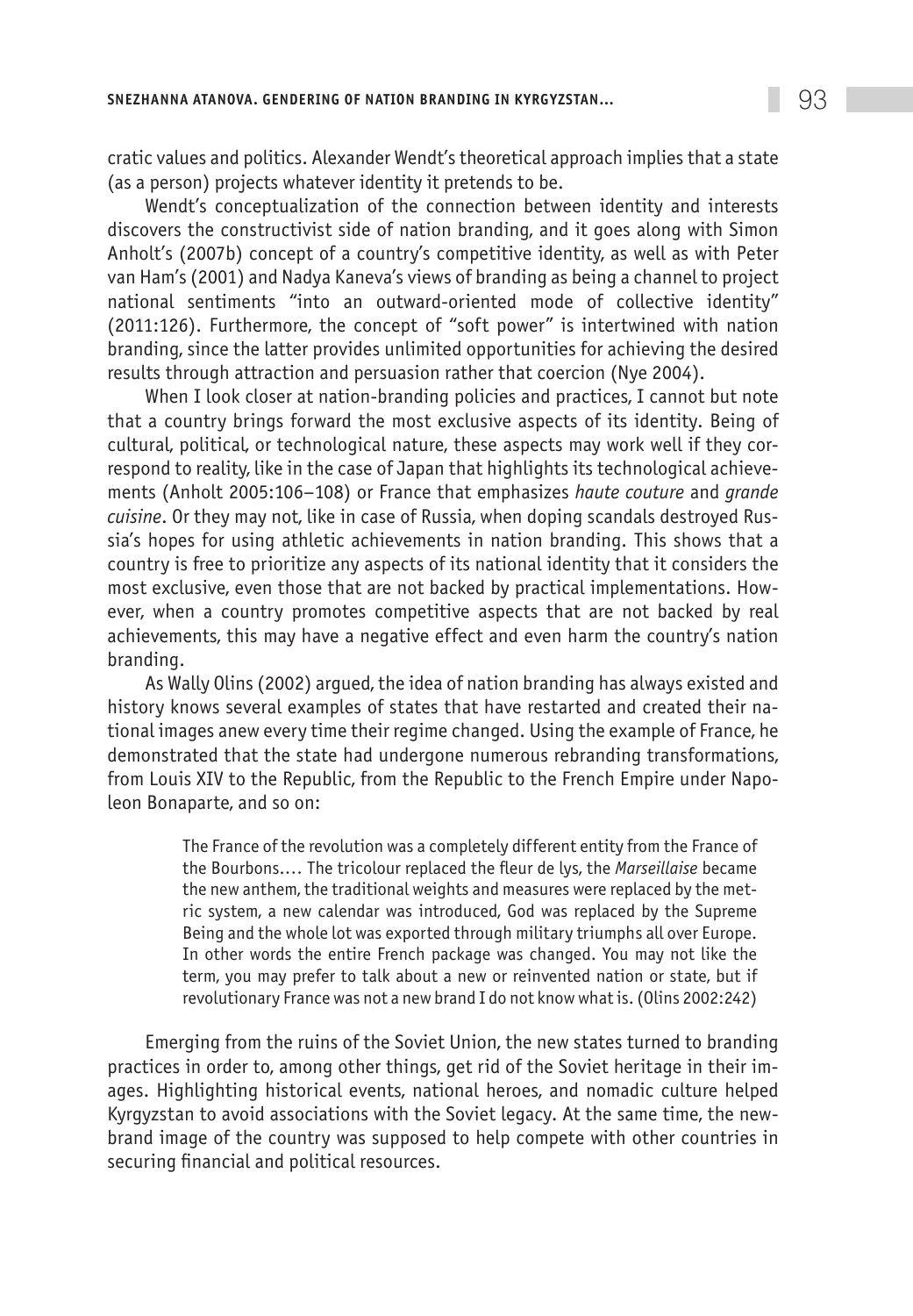Among the nations competing in the global arena, there are big countries whose national images are well known around the world and small countries whose national images are obscure for international audiences. Rich and big countries may have more financial and other resources, but even with limited resources small countries can benefit from nation branding. Anholt (2007a) points out that "a small, poor, remote or less-known country" can always find something special that would help distinguish it among large states. Together with improving their national image, both small and big nations can wield their "soft power", as Nye states (interview with Nye, 2017). There is a growing field of scholarship on how small, or "boutique," nations (Jansen 2008:133) undertake nation-branding activities and use their special features in order to create an attractive national image (Frasher et al. 2003; Jansen 2008; Olins 2002; Schultz and Hatch 1997). Research in this field shows that it is essential for a "boutique nation" to develop its own identity and thus find its niche in the world (Olins 2002; Schultz and Hatch 1997:338). To find its niche, a country can rely on existing cultural stereotypes, in other words, extract positive components from national stereotypes and "capitalize on them by targeting Western consumers who are searching for 'exoticism'" (Jansen 2008:133).

Cinema is one of the most powerful tools employed for expressing ideas about a nation (Hjort and MacKenzie 2000), a tool of which the Kyrgyz government took advantage. The film *Kurmanjan Datka* became a kind of national film that Kyrgyz authorities support in order to spread positive ideas about the nation and the country. The foundations of Kyrgyz cinematography were laid in the Soviet era. In the next section, I will consider the images of women that the cinematographic works of Soviet Kyrgyzstan offered.

#### Back to Soviet Kirghizia

In December 1937, Murat Salikhov, chairman of the Council of People's Commissars of the Kyrgyz Soviet Socialist Republic, sent Vyacheslav Molotov, chairman of the Council of People's Commissars of the Soviet Union, the following message:

> As a result of the sabotage on the ideological front, which was carried out by the enemies of the people who are now discovered, the Kyrgyz SSR still does not have at its disposal to show on the republic's screens a single sound film in the Kyrgyz language, nor a film reflecting the life of the Kyrgyz people, their struggle for their liberation from the oppression of tsarism in the past and development during the years of Soviet power.

> Meanwhile, there is a huge need to show the working masses of the Kyrgyz people all the achievements of the Soviet cinematography on screen and in their native language.

> The Council of People's Commissars of the Kyrgyz SSR requests that you compel the relevant organizations producing films to translate (dub) our country's most popular films—*Chapaev*, *We Are from Kronstadt*, *Maksim's Youth* (2 parts), and *Lenin in October*—in the Kyrgyz language, as well as obligate these organizations to include production of one film from the heroic past of the Kyrgyz people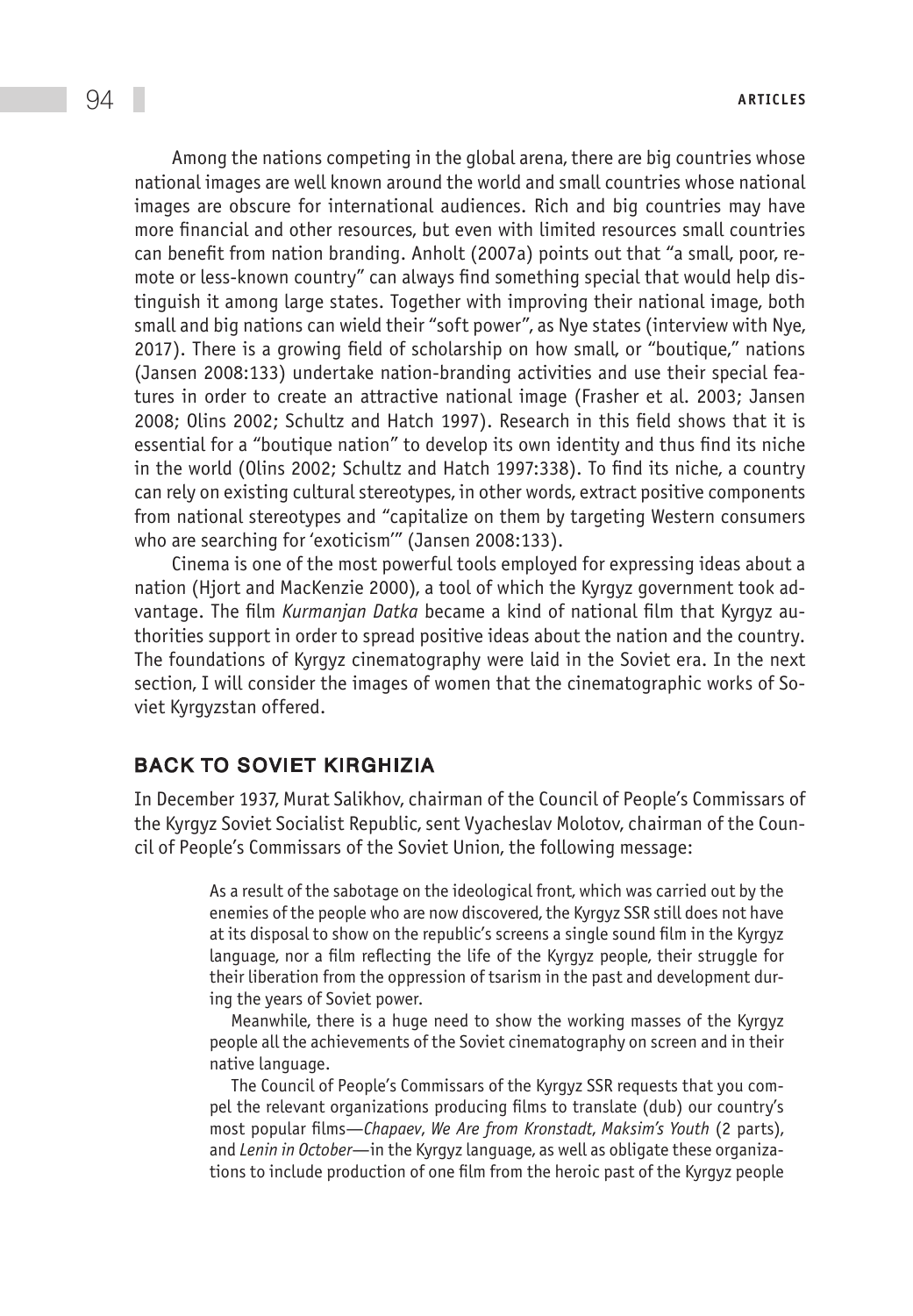(about the revolt of 1916) in the thematic plan of new films for 1938 and one film about the modern life.<sup>7</sup>

The request to translate the films from Russian into the language of the titular ethnic group of Soviet Kyrgyzstan demonstrates the privileging attitude towards the Kyrgyz language, which was a tool of cultural nationalism, while the selected films were used to legitimate the Soviet regime and ideology. Soviet officials emphasized cinema's role in propagating new ideas and values. As the first Soviet Minister of Education Anatolii Lunacharskii wrote (1924:11):

> Cinema is a powerful tool. First of all, cinema disseminates scientific knowledge and ideas with the greatest visibility. Secondly … cinema has all the features of art and, consequently, a great propaganda power that art has to offer.

It took 18 years, but the first Kyrgyz feature film was shot in 1955, and one year later the national film studio Kyrgyzfilm was founded (Oruzbaeva 1982:411). It is symbolic that the first Kyrgyz cinematic story was devoted to a heroine, Saltanat. Although the film was shot in Russian and by Russian film director Vasilii Pronin, all the roles were played by Kyrgyz actors.<sup>8</sup> The film tells the story of a young woman, Saltanat, a zootechnician who, together with a young male scientist, Joomart, dreamed of modernizing agriculture in Soviet Kyrgyzstan. However, Saltanat's enthusiasm for her work and her companionship with Joomart provoked fierce jealousy of her husband, Aala. The film *Saltanat* promotes two ideological lines: the right of women to do the work they wish to do and on an equal footing with men, and the struggle of progress against retrogradism. It is interesting to note that several subsequent movies by Kyrgyzfilm were devoted to women: *Moia oshibka* (My mistake, 1957), *Cholpon—utrenniaia zvezda* (Cholpon is the morning star, 1959), *Devushka Tian' Shania* (The Tian Shan girl, 1959), and *Toktogul* (1960).

The first Kyrgyz films offered new gender representations and gender roles, and the women of Soviet Kyrgyzstan were shown as strong and striving for independence, as opposed to the dependent and oppressed women of prerevolutionary times. The films share a common storyline of the struggle between the oppressors—the patriarchal society with its representatives in the form of male antagonists—and the savior and liberator of women, the Soviet regime.

The release of the film *Poklonis' ogniu* (Bow to the fire, 1972) introduced the image of a heroine who is the master of her own destiny and is not looking for a man to protect her. The cinematic story depicts courageous revolutionary Urkuia Salieva, the

 $7$  Salikhov's letter was referred for consideration to the Head Office of Cinematography, which informed that the request could be realized at the film studio Mosfilm and prescribed to the Committee on Arts of the Council of People's Commissars of the Kyrgyz Soviet Socialist Republic to find Kyrgyz language translators ("O perevode zvukovykh kinofil'mov na kirgizskii iazyk i o vypuske kinofil'mov otrazhaiushchikh nuzhdy kirgizskogo naroda," GARF, f. P5456, op. 22, d. 4095).

<sup>&</sup>lt;sup>8</sup> According to Kyrgyz film critic Gulbara Tolomusheva, the first Kyrgyz movies were originally filmed in the Kyrgyz language, and then their scripts were translated into Russian at a film studio in Moscow (interview with Tolomusheva, 2021).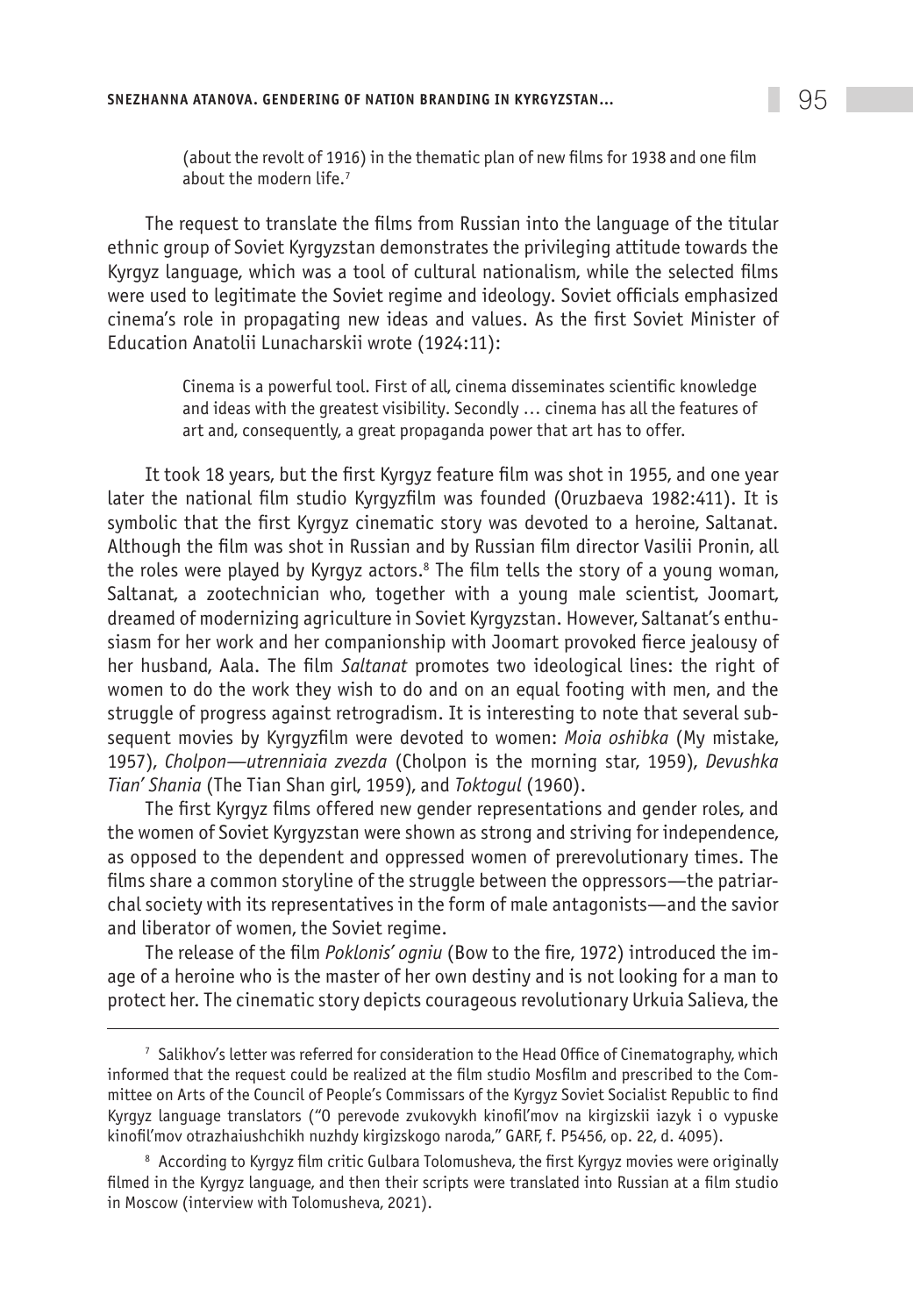chair of a collective farm and a member of the Central Executive Committee of the Kyrgyz Autonomous Republic, who fought for women's rights in the early 1930s and died at the hands of opponents of the Soviet power. Several years later, in 1978, a monument to the Fighters of the Revolution appeared on the central avenue of Frunze, the capital of Kyrgyzstan. On a pedestal made of granite stands a figure of a woman with a flag in her hand. The prototype of this woman was Urkuia Salieva (Limon.kg 2014). The monument to Kurmanjan Datka similarly stands in the center of the Kyrgyz capital (called Bishkek since 1991).

Despite similarities between the image of the revolutionary heroine from the movie *Bow to the fire* and Kurmanjan Datka, there are significant differences. First, *Kurmanjan Datka* is a story about a pre-Soviet heroine who, after the death of her husband, becomes not only the head of a large family but also the ruler of the Kyrgyz tribes of the Alai Mountains. Second, the film's dialogues present a symbolic image of the mother of all Kyrgyz (Aidarkanov 2019). Overall, the cinematic story about Kurmanjan Datka, created at the national film studio, symbolized both a new independent period in the history of Kyrgyz cinematography and the ability of state cinema to make professional movies, which has become another tool in the hands of the brand-new national state to realize national projects.

#### Gender and nation in post-Soviet Kyrgyzstan

Before exploring the employment of cinema in national processes, it is necessary to observe the narratives on gender norms in the context of "nationalizing" policies in independent Kyrgyzstan. These policies not only include language and revised national histories designed to consolidate the hegemony of their respective titular nations but also target the family and gender relations (Kandiyoti 2007:610). De-Sovietization in all countries of the region has been marked by the return of "traditional" or patriarchal culture in form and in content.

The advancement of patriarchal values appears under the guise of seemingly innocent TV programs. For example, in February 2017 the state channel KTRK aired a reality show *Kelin* (Daughter-in-law) that highlighted participants' qualities of docility and good housekeeping (Im 2017). This TV show was criticized by Kyrgyz feminists and soon ended.<sup>9</sup> In another example, in April 2021, Mother's Day was established as an annual holiday in the Kyrgyz Republic by a presidential decree, according to which "The tradition of respect and reverence of the mother, recognizing the importance of her role in bringing up children, strengthening the family, and contributing to the development of society, are deeply rooted in the people of Kyrgyzstan" (quoted in Ismailbekova 2016:268).

The TV show *Kelin* and Mother's Day give an insight into the attitudes about gender roles, signaling at the same time the abandoning of the Soviet-style women's emancipation and, therefore, the Soviet past and showing (neo)conservative tendencies in contemporary Kyrgyzstan. At the same time, attempts by the Kyrgyz parliament

<sup>&</sup>lt;sup>9</sup> A similar TV program also aired on Uzbek television (Kandiyoti 2007:612).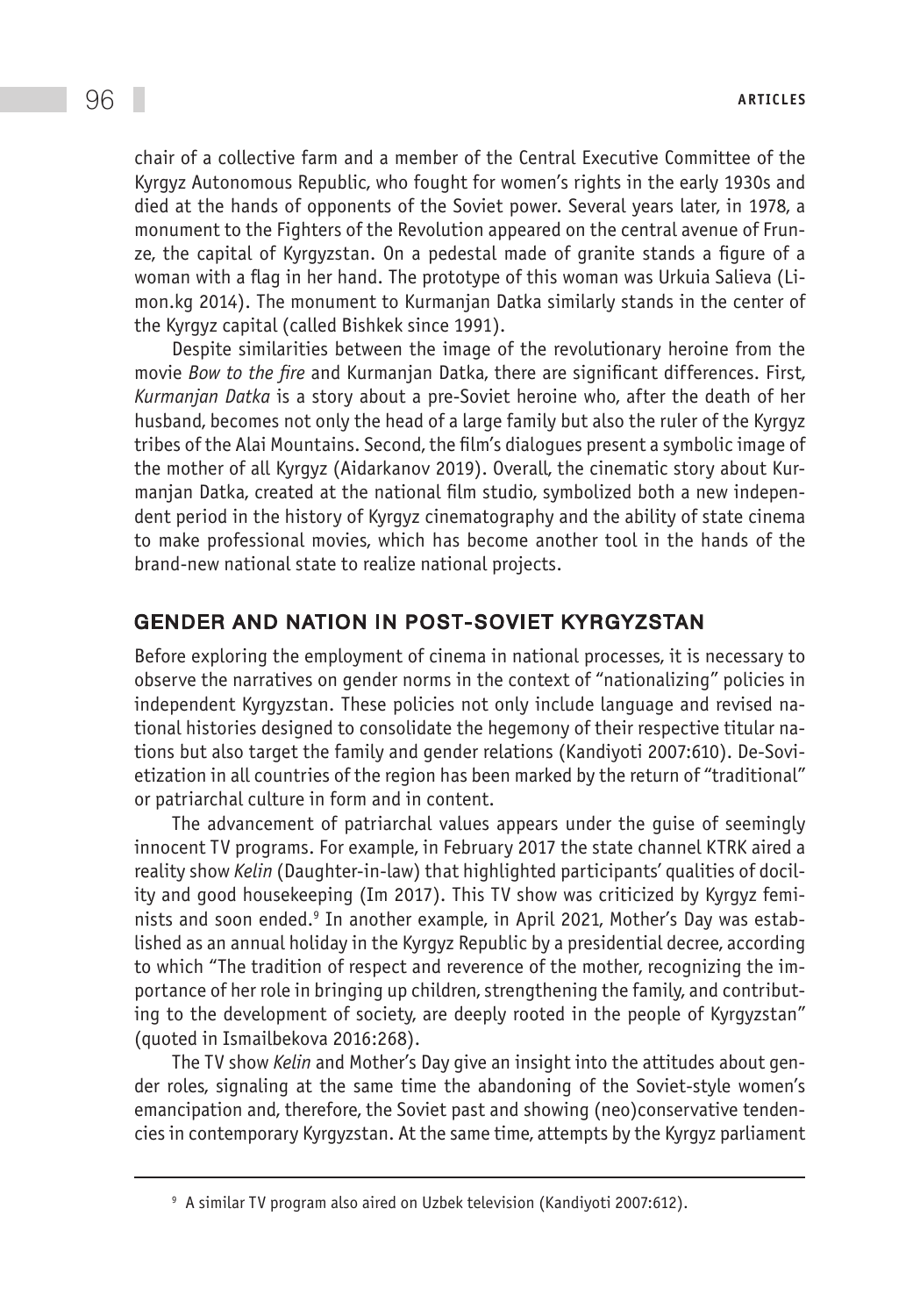to legalize polygamy (Ismailbekova 2016: 268), granting the official status of a cultural symbol of the Kyrgyz Republic to *ak kalpak* (Kyrgyz men's headwear made of felt), *ak kalpak*'s inclusion on the Representative List of the Intangible Cultural Heritage of Humanity in 2019 (UNESCO Intangible Cultural Heritage n.d.a), and the celebration of Ak Kalpak Day (Abubakarova 2019) testify to the efforts to legitimize male privileges and attributes as part of the national culture. In the same vein, some segments of Kyrgyz society express positive reaction to *ala-katchoo* (bride kidnapping) (Iarmoshchuk, Zhetigenova, and Egemberdieva 2019). The custom that had been outlawed de jure since the Soviet period—and remains illegal under the 1994 Kyrgyz Criminal Code—has been traditionalized and continues to exist at the domestic level.

Speaking about the representation of gender roles in the public space, the political activism of mature women who are part of the Women's Units for Special Purposes (OBON) cannot be ignored. A group of protesting women calling themselves OBON first appeared during the 2005 Tulip Revolution, and since that time OBON's women have participated in political protests in Kyrgyzstan. The 2014 report of the independent organization Council of NGOs in Kyrgyzstan describes OBON as follows:

> OBON is an established informal group, consisting mainly [of] women, purposefully formed and valid for the purposes of specific customers (government and other political structures, business, semi-criminal elements), regularly applying aggressive, violent, and illegal methods of work. OBON does not belong to true civil society groups, as it neither represents [its] own interests or the interests of vulnerable groups. (quoted in Beyer and Kojobekova 2019:336)

Most OBON women are socially and financially vulnerable, and their paid participation in protests does not reflect their "genuine political aspirations," but on the other hand their political activism allows them to achieve their economic needs or defend their citizenship rights, despite their actions being perceived as "shameful" within the existing patriarchal model (Beyer and Kojobekova 2019:341). Like mature women, male elders (*aksakals*) actively participate in the political life of the country, but their participation is perceived as traditional and is generally not condemned by society (Beyer and Kojobekova 2019). The opposite perceptions of essentially the same practice are an outcome of strict gender roles in a patriarchal context, where what is allowed for men is condemned for women.

"Nontraditional" OBON practices coexist with traditional roles as "keepers of the hearth and home" that Kyrgyz women use to gain access to power and status, both within and outside the family, and thus find "state legitimacy and greater opportunities for power and change in society" (Ismailbekova 2016:267). The legacy of "traditional patriarchy" is characteristic of the entire region of Central Asia, and women in Kyrgyzstan have to adapt to existed gender norms and apply the strategy of "patriarchal bargains" (Kandiyoti 1988). The latter allows women to gain their share of power and respect in Kyrgyz society. Of course, there are women in business, government, and parliament; however, their ratio is low: 17 percent in parliament during the 2016– 2019 period, 28 percent in high-ranking business positions, and only 9 percent in government in 2020 (Kyrgyz Parliament 2016; Dzhamankulova 2020, 2021).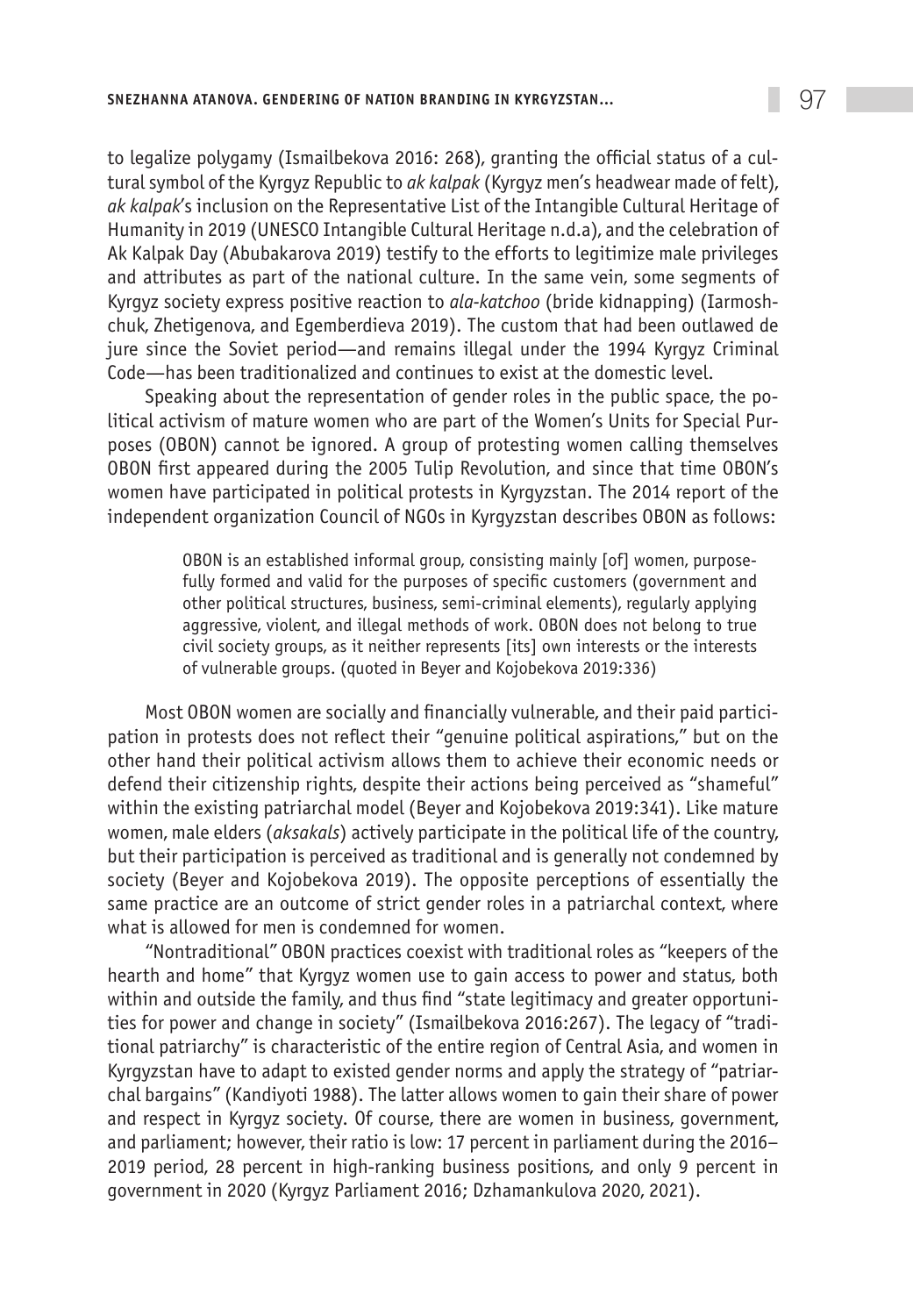Returning to the "patriarchal bargains," a relatively recent episode, which happened during the Feminnale "*Kormilitsy*. Economic Freedom. Women" that was held in Bishkek in December 2019, exhibited *uyat* (lit., "shame") practices under the guise of "traditional patriarchy." The Feminnale brought together feminist artists who called attention to women's labor and the associated workplace discrimination, harassment, and pay inequality. A "reverse stripping" performance by the Danish artist Julie Savery triggered a wave of resentment on the part of a right-wing nationalist group.10 As a result, Savery's performance together with several artworks was banned by a decree of the minister of culture, Azamat Zhamankulov. Antagonists of the exposition together with the minister himself "have appealed to the injured 'traditional' sensibilities of the common Kyrgyz people." The statement of the Artists' Union of Kyrgyzstan declared: "Despite the secular orientation of our state, we cannot ignore the feelings and mentality of the majority of Kyrgyz society, who maintain traditional values" (Suyarkulova 2020). Moreover, representatives of the right-wing nationalist groups threatened the organizers of this first feminist exhibition (interview with Kapalova, 2019; interviews with feminist activists, 2019, 2020). In this incident, repressive *uyat* practices are woven into the formulation of "traditional values." These practices condemn behavior and life choices and are a way to control women's bodies (Shelekpaev 2020). As in neighboring Kazakhstan, in Kyrgyzstan both men and women acted as authors of *uyat* repressions against artists demonstrating a naked female body, but as eyewitnesses testify, there were more men harshly condemning Feminnale and threatening its participants<sup>11</sup> than women (interviews with feminist activists, 2019, 2020).

In the context of the above-mentioned gender policies and practices in Kyrgyzstan, how is the cinematographic story about Kurmanjan Datka used for national processes, and why can it be considered as an attempt at nation branding?

#### Linking cinema with nation branding

When the Soviet Union collapsed, more than a dozen new states appeared on the world map. For most foreign audiences, every Central Asian republic was shrouded in mystery. It was particularly valuable at that time to construct and maintain a distinctive and positive national image. Different channels are employed to project a favorable image to the internal and external audiences. Among these channels, cinema—together with sporting mega-events like the Olympic Games or the FIFA World Cup, as well as the World Expos—is one of the most powerful forces to disseminate a country's image as widely as possible (Knott, Fyall, and Jones 2013; Magdalinski 2000). At the same time, there is only limited literature linking cinematic works with nation-branding activities. The cases from other countries provide analogies with Kyrgyzstan. Modest in size, New Zealand's cinema plays "an equally central role in the

 $10$  Julie Savery initially appeared naked and then gradually put her clothes on. Her performance was designed to call public's attention to the stigmatization of sex workers.

<sup>&</sup>lt;sup>11</sup> These threats caused Mira Djangaracheva, director of the National Museum of Fine Arts in Bishkek, to resign.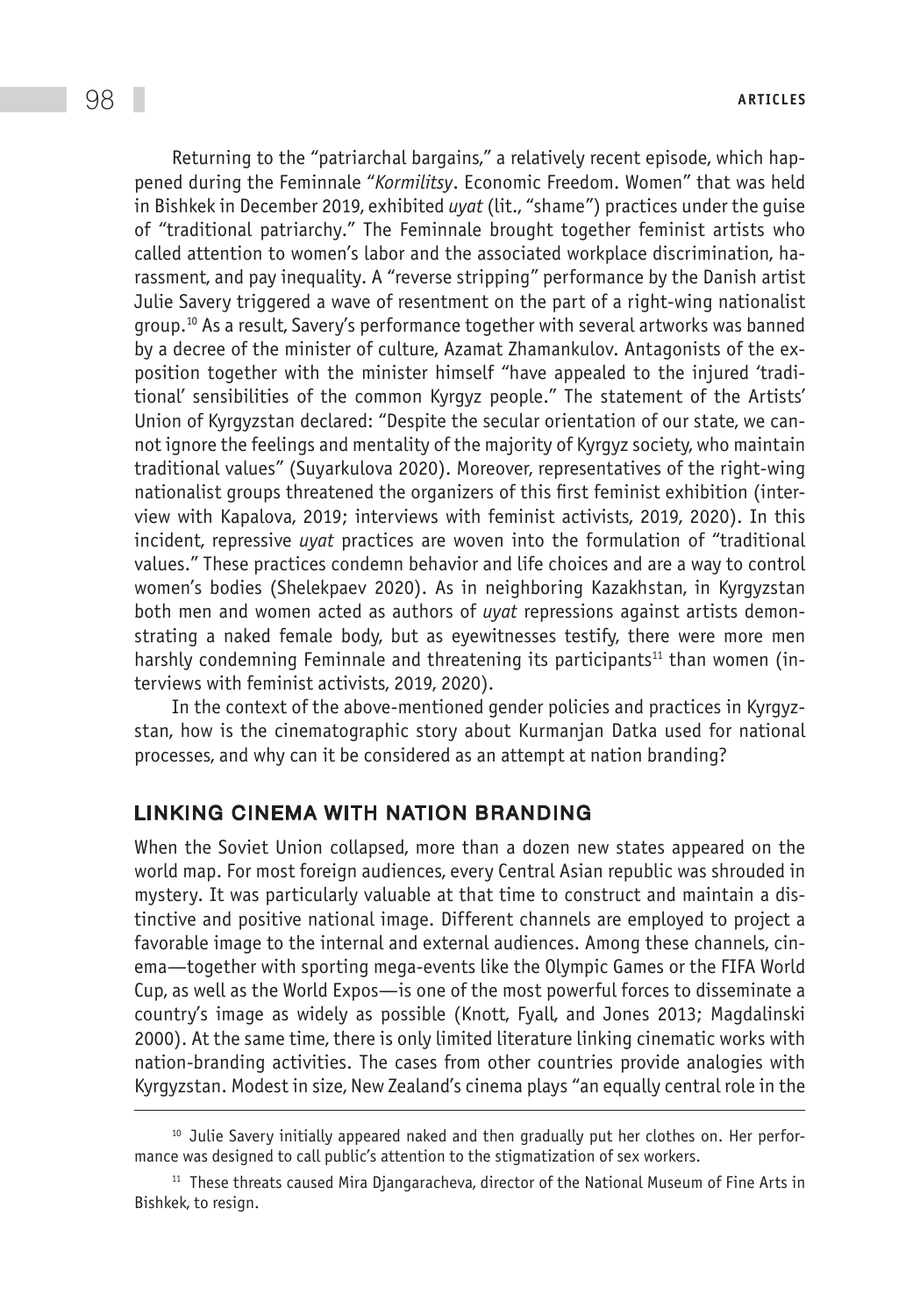international dissemination of New Zealand brand," as does Spain's large film industry in the dissemination of the Spanish national image (Expósito 2011:143). Poland, whose film industry was shaped in the socialist Polish People's Republic and was used to promote Soviet ideas and values, made its first steps in combining nation branding with cinematography recently. Thus, while favoring historical events and authentic traditions, the Polish cinema seeks support from the countries considered as "the 'centers' of cinematography" (Hess and Najbor 2020:11). The case from Kyrgyzstan echoes the cases from New Zealand and Poland; therefore it serves as an additional example of the important role of cinematography in nation branding.

Nation branding is not owned by a country's government as it consists of all public discourses and messages (Expósito 2011:138), including cinematography. World powers have used cinema to propagate national image since the beginning of the twentieth century. American Hollywood and the Soviet film industry actively engaged in the representation of their countries on the big screen. From the musical comedies of Grigorii Aleksandrov to the historical dramas of Sergey Eisenstein, Soviet films were conceptualized to convey an ideological message in a popular and understandable form for various audiences. In other words, the historical storyline of Eisenstein's films had been used by Soviet officials to legitimize the current regime, to mold Soviet identity, and to project the image of the "country of Soviets" to external and internal audiences. Such films "provide a 'historical map' of the national past in order to bind the spectator more firmly to the present national identity" (Smith 2000:46–47). *Kurmanjan Datka* continues to some extent the traditions of the Soviet historical cinema, which pays attention to historical details, with their "atmosphere," period accessories, and so on.

Cinema certainly played a role in strengthening the Soviet power in all Soviet republics. Plans to translate film scripts about revolutionary heroes from Russian into Kyrgyz and to film the historical drama about the revolt of 1916 aimed to legitimize Soviet power and ideology among the Kyrgyz-speaking population. In other words, the main task of the "most important of the arts" (Lunacharskii 1965:41) was to "brand" the socialist revolution and the Soviets in the ethnic republics of the vast, multinational Soviet Union. In the era of the independent Kyrgyz state, its elites exploit cinema for similar purposes, except the Soviet supranational identity is replaced by Kyrgyz national identity. Therefore, the Soviet cinematic legacy may have been beneficial for film production in Kyrgyzstan, but was it?

## The story of Kurmanjan Datka

"Your daughter is worth ten sons. Our country will need her tomorrow." $^{12}$  With these words begins the cinematic story of Kurmanjan Datka Mamatbaj Kyzy (1811–1907), the legendary ruler of the Kyrgyz Alai and Fergana from 1861 to 1901. The film project was undertaken by Jyldyz Djoldosheva, who had been studying the life of Kurmanjan for several years. Djoldosheva learned about Kurmanjan Datka in the early 1980s:

<sup>12</sup> Sadyk Sher-Niyaz, dir., *Kurmanjan Datka: Queen of the Mountains*, released in theaters August 22, 2014, video, 2:11:00, https://www.youtube.com/watch?v=I3H86R3zx3E.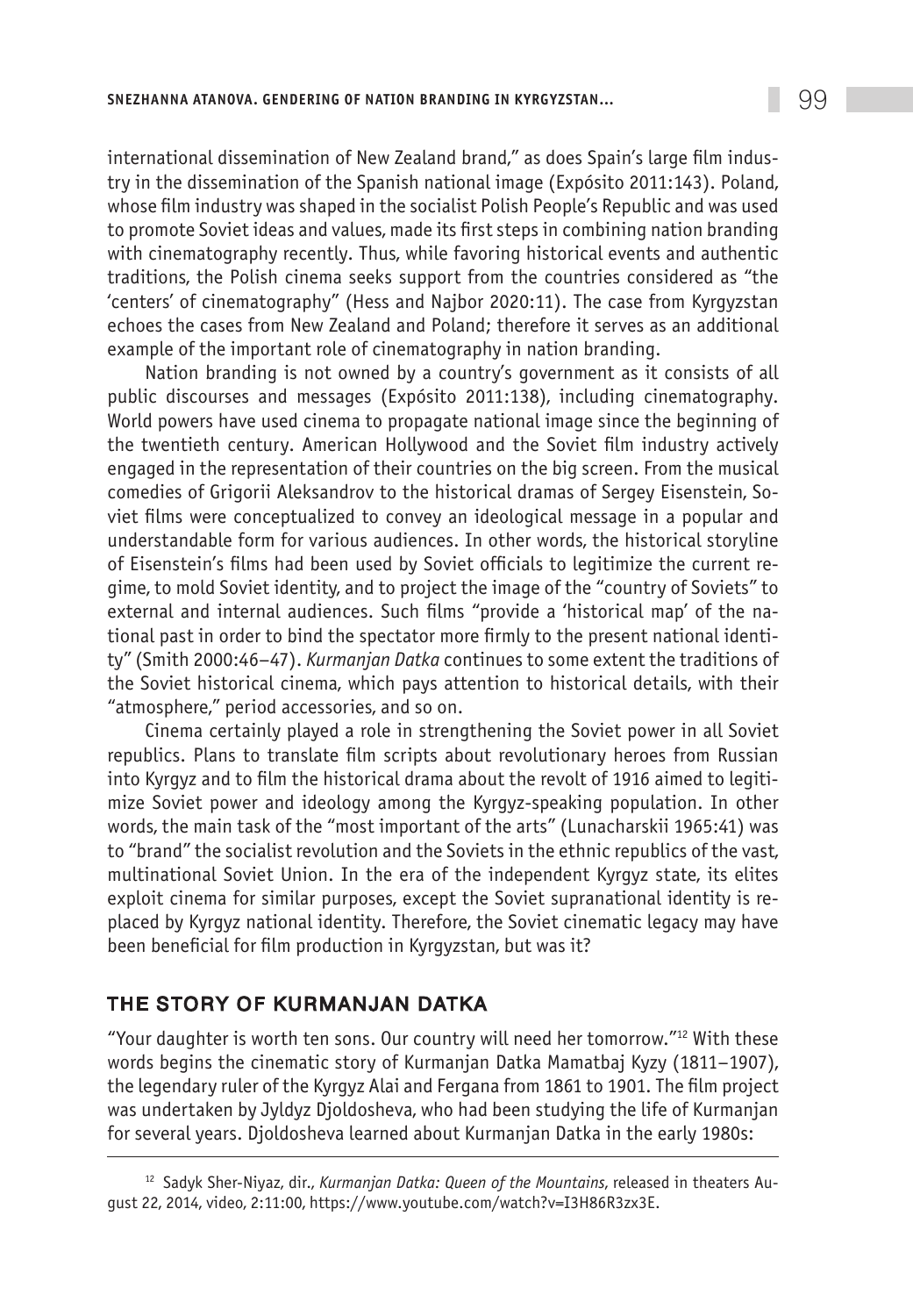Once, I watched a documentary about Gustaf Mannerheim, an outstanding Finnish statesman. The broadcast featured historical photographs taken by him on the Alai during his expedition in 1906. There was the famous photograph of Kurmanjan. Since that time, I had a dream of telling [the story of] the great heroine of Kyrgyz people. (interview with Djoldosheva, 2017)

In the mid-1990s Djoldosheva set up the Kurmanjan Datka Charitable Foundation and began her research on the *tsaritsa* of the Alai, meeting with Kurmanjan's descendants and visiting the Uzbek National Archive in Tashkent to find rare documents on Kurmanjan's life. In the meantime, the charitable foundation completed several projects related to the Kyrgyz heroine: a monument in the center of Bishkek, two monographs, the ballet *Kurmanjan Datka*, and the documentary *Queen of the Mountains* (directed by Zamir Eraliev). Djoldosheva managed to convince the Kyrgyz authorities to allocate funds from the state budget for the historical epic about Kurmanjan Datka, and, with help from the national film studio Kyrgyzfilm, the shooting began in 2012, with the film set to be released in 2014.

The historical events of the film go back to the nineteenth century. Not acquiescent to her forced marriage, young Kurmanjan escaped and married Alymbek Datka, a well-known political figure of the Kokand Khanate. The union between Kurmanjan and Alymbek was the first step in her lifelong quest to rule the Kyrgyz tribes of the Alai in this complex historical period. After her spouse died, Kurmanjan inherited his title *datka* and remained the sole ruler of the Alai region. In the second half of the nineteenth century when the Russian conquest spread the tsarist rule in Central Asia, Kurmanjan Datka announced the accession of the Alai Kyrgyz to Russia, thus saving it from bloodshed. In 1893 her youngest son Kamchibek was accused of murdering a customs officer and sentenced to execution. Datka could have called on the Kyrgyz tribes to revolt and freed her son, but it would have led to an armed clash and tragic consequences for the Alai Kyrgyz. Datka sacrificed her son's life for the Kyrgyz people.

The epic demonstrates and promotes three narratives: freedom of the spirit and wisdom of a Kyrgyz woman; national pride and the ability of Kyrgyz tribes to consolidate in times of crisis; and nomadic culture.

The main narrative focuses on the story of a woman who faced her own destiny. Having renounced an imposed marriage, Kurmanjan opposed patriarchal traditions, which was considered a disgrace by the conservative norms of her time. As a wise ruler and talented orator, she called for the unity of Kyrgyz tribes against the army of Kokand Khanate and she succeeded in doing so:

> Kokand's army is powerful, and each life is precious. But aren't the freedom of our people and happiness of our children even more precious? You men may go. We women will stay. We swore not to let the enemy pass. Should the descendants of our great hero, Manas, simply run away?! It is better to die standing than to live on one's knees. Kyrgyz people have never died lying in their beds during war. What can be more honorable than to die for our Fatherland?… If we die, we'll die together. If we live, we will build our unified nation.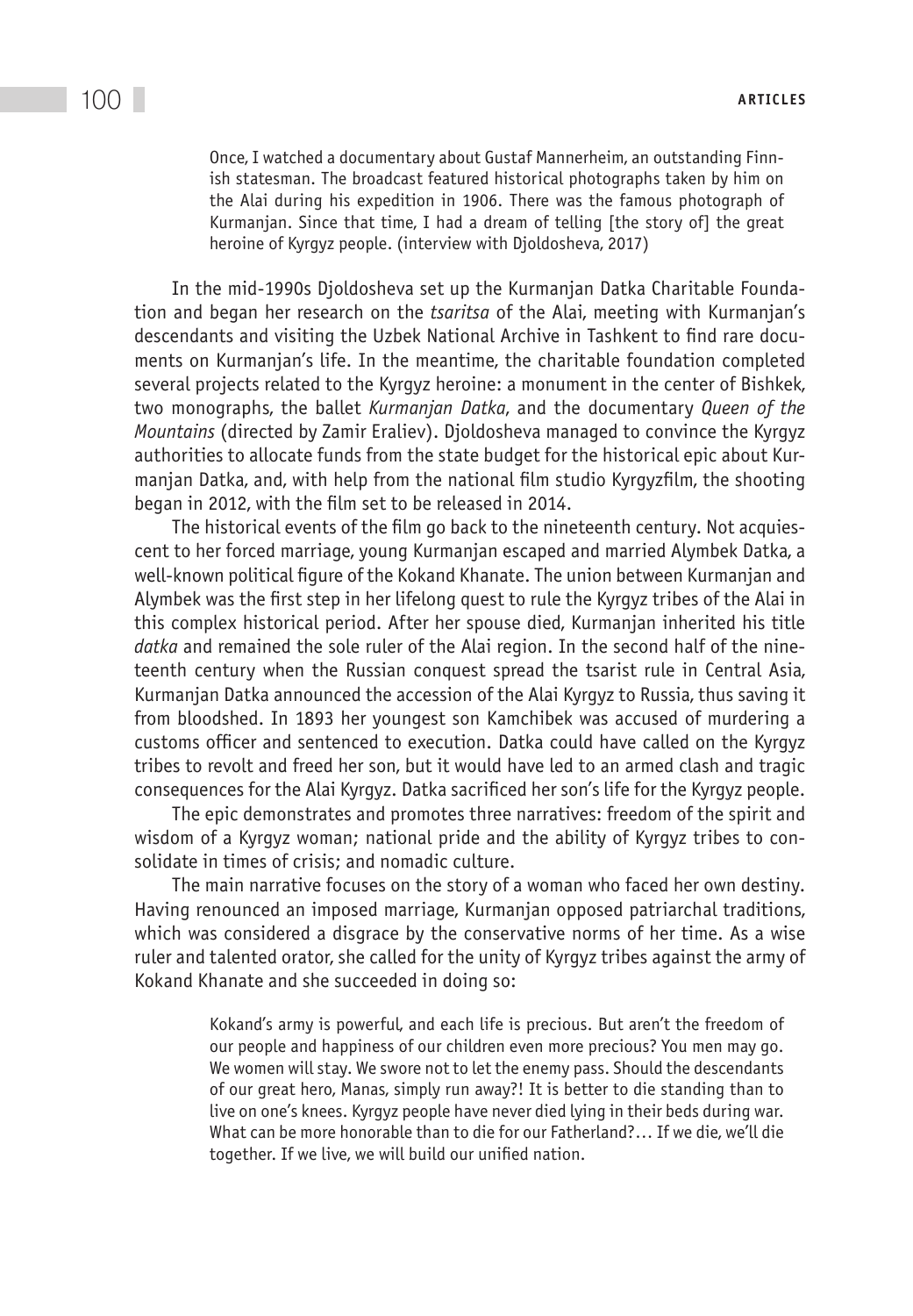As the battle scene shows, Kurmanjan was not afraid to fight the enemy. Datka was a strategist, and she acted in a decisive way in the circumstances that she faced. Therefore, she did not allow bloodshed when the Russian army entered the region, realizing the futility of resistance. Moreover, she was a mother who sacrificed her son for the greater good of the Kyrgyz people.

In all these contexts, Kurmanjan's character is manifested. Running away from her unloved fiancé, she opposed patriarchal traditions and committed a feminist act. Datka showed her strength when she gave patriotic speeches inspiring her compatriots to defend their native land.

One scene from the film is significant: Shabdan Dzhantaev in a letter to Kurmanjan Datka called her "the mother of the Alai people who has strived for the unification of all Kyrgyz people" and addressed her with the following words: "The time has come to unite the tribes living apart, no longer fighting amongst themselves." The words of the leader of the Northern Kyrgyz addressed to the ruler of the Southern Kyrgyz unequivocally called for the unification of the South and the North, and this call seems to be still relevant for today's Kyrgyzstan, where political elites of the South and the North are in constant confrontation. Political parallels shape the first argument about how Kurmanjan Datka fits into the nation building of independent Kyrgyzstan. The recognition of the Kyrgyz heroine and her celebration at the national level show that despite the domination of masculinity in the narratives of the nation (Nagel 1998), women sometimes fall into this chosen circle of national heroes.

Glorifying the role of Kurmanjan in Kyrgyz history, showing her leadership qualities and, one might say, feminist actions, the film demonstrates traditional gender realms of competence—the household and family (Beyer and Kojobekova 2019:2) and attitude towards women in the patriarchal Kyrgyz society. The plot of the film began with a scene where Kurmanjan's father asked a holy person for a blessing for the birth of a son; the next incident showed how a crowd of men intended to stone a young woman falsely accused of cheating on her husband; finally, Kurmanjan herself was subjected to aggression by her first husband's relative. Thus, the cinematic history of a woman in the end of the nineteenth century echoes the challenging gender mainstreaming in modern Kyrgyzstan, where feminist performances coexist with tragic cases of violence against women.

The multilayered cinematic narrative reflects both the building of the Kyrgyz nation and the role of women in this nation building. Multiple viewers who saw *Kurmanjan Datka* said that the film, devoted to a real Kyrgyz heroine, demonstrates that Kyrgyz women are strong and wise, and it shows the culture and traditions of the Kyrgyz people (interviews with viewers of the film, Kyrgyzstan, 2017, 2018).

Simultaneously, the story of the *tsaritsa* of the Alai fits easily into Kyrgyzstan's nation branding. Indeed, it provides various details of Kyrgyz life, bright traditional attire, felt carpets, demonstration of Kyrgyz customs, and delightful Kyrgyz landscapes: vast steppes, snow-capped mountains, pristine lakes, and verdant *jailoo* (pastures). The rich cultural and natural diversity of the country presented in the film does not only reflect the nomadic roots of Kyrgyzstan. The film looks like a cinematic version of the tourist website of the Kyrgyz Republic that invites potential tourists to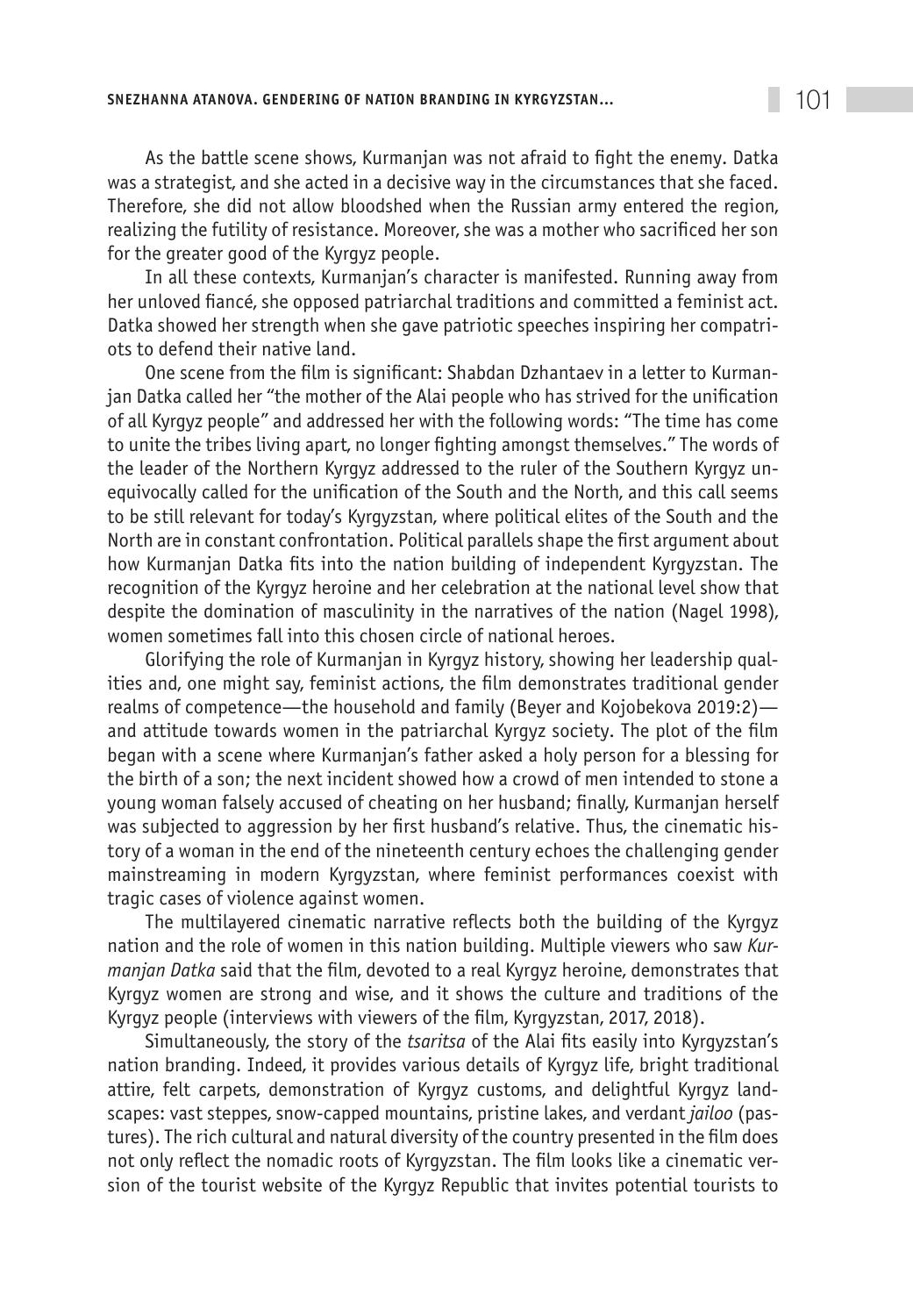visit the country where there is, according to the official slogan, "So much to discover!" (www.discoverkyrgyzstan.org). Together with the representation of the Kyrgyz heroine, these details provide the complex picture about the country that could be attractive for an international audience and be a source of pride for Kyrgyz citizens.

#### Nation branding within and beyond Kurmanjan Datka

Official efforts on nation branding in Kyrgyzstan were initiated in 2007, when Prime Minister Almazbek Atambayev signed an order to form an expert working group for developing proposals for the creation of a national brand "Kyrgyzstan." However, practical measures to create an original, recognizable, and positive image of the republic began much earlier, soon after the country gained independence in 1991. Initiatives Manas-1000 and Osh-3000 promoted the titular nation, along with historical personalities and myths.13 Projects such as "Kyrgyzstan is our common home" and "2200 years of Kyrgyz statehood" combined aspects of nation branding and nation building (Marat 2008). Thus, nation branding has been intertwined with nation building in Kyrgyzstan in several national projects of the republic since the 1990s.

In the meantime, a new approach to nation branding is emerging. It emphasizes the common nomadic heritage oriented towards, but not limited to, the neighboring countries: Kazakhstan, Turkmenistan, and Uzbekistan. Within this new approach, projects aimed at promoting national and even regional history and culture are emerging: the international folk crafts festivals Oimo and the World Nomad Games where all the countries of Central Asia participate, as well as adding sites spanning several countries of the region to the UNESCO lists of cultural heritage, $14$  and so forth. These initiatives indicate steps towards the promotion of tourism to the entire region of Central Asia, as well as the renewal of regional cooperation.15 It is during this period that the filming of *Kurmanjan Datka* began. Realized with substantial government support (budget of \$1.5 million), *Kurmanjan Datka* has become the highest-grossing Kyrgyz film to date. It is highly symbolic that the film was first released on August 31, 2014—Kyrgyzstan's Independence Day. The film's narrative emphasizes the significance of Kurmanjan Datka in the consolidation of Kyrgyz tribes in the Alai and Pamir Mountain regions, it suggests the consolidation of Kyrgyz people in their efforts to create a strong state, and it speaks to the "Kyrgyz nation" and in doing so contributes to the nation-building processes. According to Djoldosheva, about ten thousand extras participated in the large crowd scenes: "It was truly a national

<sup>14</sup> UNESCO World Heritage List and UNESCO List of Intangible Cultural Heritage.

<sup>&</sup>lt;sup>13</sup> The projects were supported by the UN General Assembly's resolutions "Commemoration of the Millennium of the Kyrgyz National Epic, Manas" (1994) and "The 3000th anniversary of the city of Osh" (2000), as well as the proclamation by the United Nations of 2003 as the year of Kyrgyz statehood.

<sup>&</sup>lt;sup>15</sup> The first regional meeting of the presidents of Central Asia took place in March 2018. Later that year, during its June plenary session, the UN General Assembly adopted a resolution on "Strengthening Regional and International Cooperation to Ensure Peace, Stability and Sustainable Development in the Central Asian Region."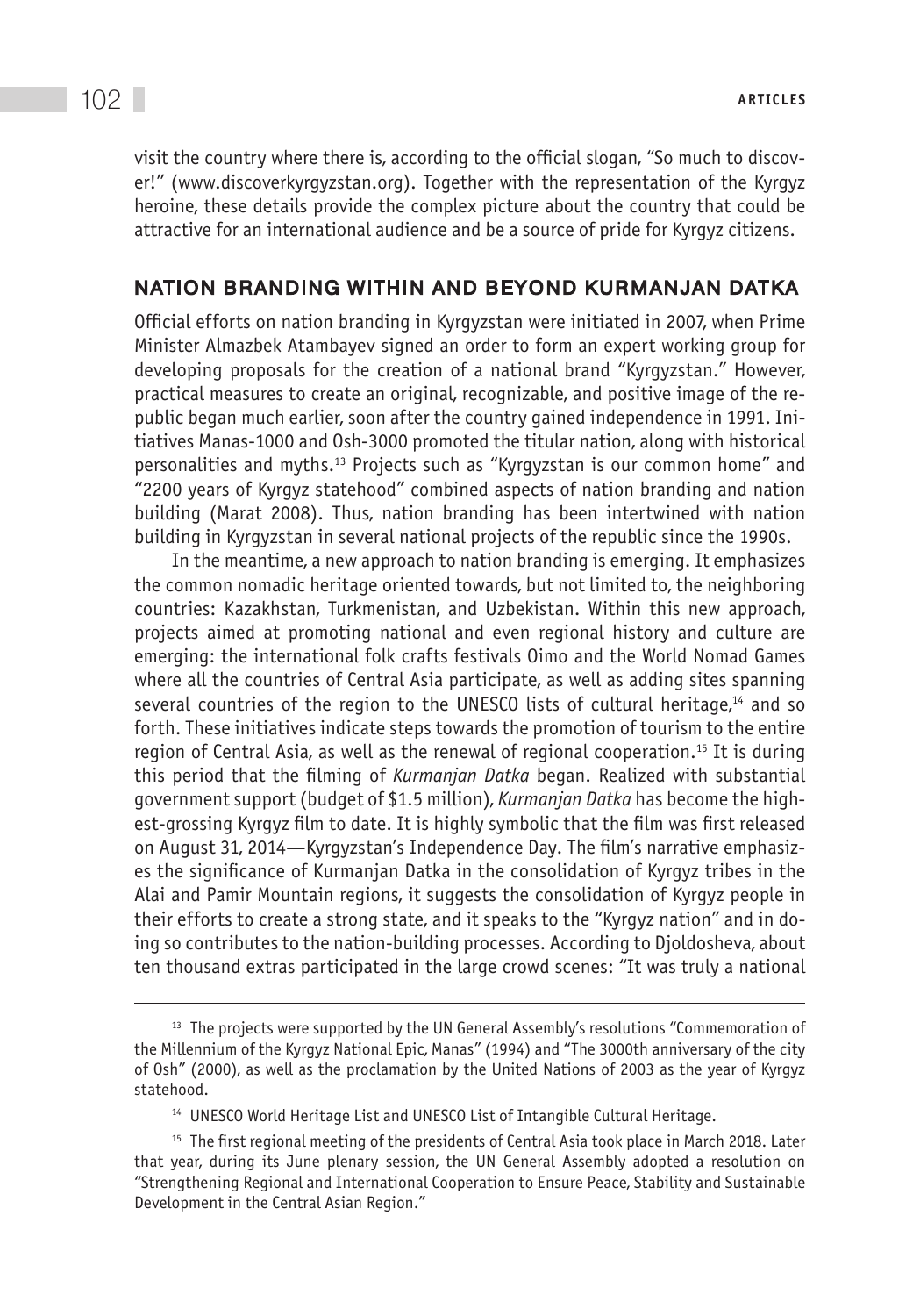collaboration" (interview with Djoldosheva, 2017). These words indicate that the film had the support of the Kyrgyz population since its very inception.

Forgotten during the Soviet times, Kurmanjan Datka finally took her place among the most revered Kyrgyz personalities; the story of her life and struggle, once embodied on screen, became extremely popular in the country. This opinion is reflected the myriad of testimonies of Kyrgyz viewers (interviews with viewers of the film, Kyrgyzstan, 2017, 2018).

The film was actively promoted among the international public. It participated in several international film festivals like the Montreal World Film Festival (Kabarlar 2014), Fajr International Film Festival in Tehran (Radio Azattyk 2015), and others. Thus, *Kurmanjan Datka* has become part of a wider strategy of the Kyrgyz government to brand the independent Kyrgyz republic. It was also selected as the Kyrgyz entry for the Best Foreign Language Film at the 87th Academy Awards in 2014. The movie received personal support from Hollywood actor Sharon Stone, who considered the Kyrgyz epic as "a living, breathing brand for the nation to the outside world" (Canning 2014). Even though the film did not win the Academy Award, its red carpet premiere was held on November 4, 2014, at Hollywood's Egyptian Theatre. Then the film was screened at Laemmle Music Hall theater, attracting a multitude of viewers.

As one American viewer stated: "There were a lot of Kyrgyz guests among spectators on the day of movie screening. I could recognize them by felt hats. I was impressed by such collective support. That day I met Kyrgyz people, and I learned a bit about their culture and their country" (interviews with viewers of the film, USA, 2017). It is interesting that even those who did not participate in the screening of the film in person informed me about this event, particularly pointing out the felt hats—*ak kalpaks*—that Kyrgyz guests were wearing on that day (interviews with the UCLA conference participants, 2017). International spectators who watched the historical epic expressed interest in the film storyline about Kyrgyz female hero.

Kyrgyz film viewers perceive the cinematographic image of Kurmanjan Datka as conforming to "traditional" norms. Despite renouncing the imposed marriage, she acquired the high status of *datka* after the death of her husband Alymbek Datka; that is to say, the Kyrgyz heroine gained her status and power as a result of the traditions of patriarchalism. Furthermore, in the patriarchal context, when she sacrificed her own son for the homeland and for the lives of others, Kurmanjan Datka fulfilled her role as a woman and a mother (Cleuziou and Direnberger 2016). Among Western viewers the story about Kurmanjan Datka elicited a feminist interpretation as a tale of a woman who fights for her destiny and against patriarchal norms in Central Asia. They expressed interest in learning more about Kyrgyzstan.

The value of *Kurmanjan Datka* as a cinematic tool of nation branding is reflected and complemented by branding activities that emphasize Kyrgyz nomadic heritage, including the nominations related to nomadic culture to the UNESCO List of Intangible Cultural Heritage (UNESCO Intangible Cultural Heritage n.d.b). To highlight its nomadic heritage, Kyrgyzstan organized the World Nomad Games, an international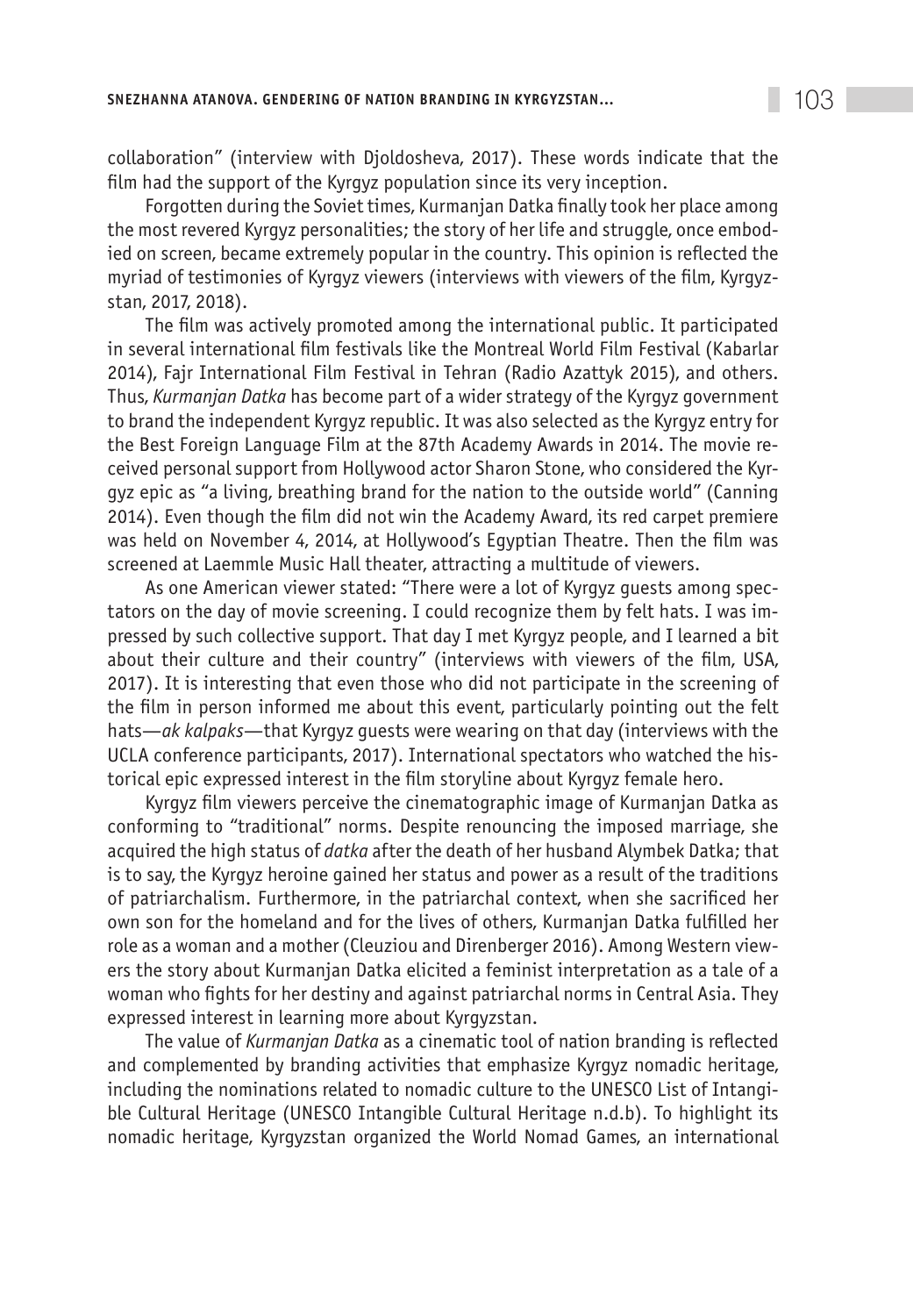sporting competition.<sup>16</sup> According to an official Kyrgyz representative, "the core idea is not only to promote the country's image and create a competitive nation brand for the international public, but also to unite Kyrgyz citizens and get support from neighboring countries. On the other hand, the games boost the image of the whole Central Asian region in the world through sports, traditions, and handicrafts" (interview with Sultanov, 2017).

While reflecting the significance of the games for the nation building and nation branding of the country, these words confirm the commitment of the leadership to promote Kyrgyzstan as a country of the nomadic world and to rid itself of the Soviet legacy. Soviet anti-nomad policies practically destroyed nomadic societies in the entire region. In this context, an important point about gender roles in nomadic societies cannot be overlooked. Compared to sedentary societies where women were veiled and worked in the house, nomadic women enjoyed more freedom: they were unveiled, worked alongside the men, and were excellent riders. Accounts of the nineteenth-centurty European travelers descrbied the women nomads of Central Asia riding freely in the steppes and taking part in cultural and sporting events (Moser 1885; Vambery 1864). The World Nomad Games reflect the free spirit of the female nomad, and women actively participate in the competitions: in archery, in a traditional style of wrestling called Alysh (Moseman 2018), and so on. Altogether, the World Nomad Games, the cultural artifacts included on the UNESCO list of intangible heritage, the film *Kurmanjan Datka*, and other initiatives signal that the country's nation branding seeks to promote nomadic culture.

Despite the fact that all of the above initiatives are state led, nation branding is not owned by the country's government because "a brand is made up of all the public messages and discourses about the nation—many of which are of course in the hands of the State and its ideological apparatuses, but others come from private corporations, from individual citizens in their daily interactions" (Expósito 2011:138). Participation of citizens in nation branding is exemplified by a museum in the southern city of Osh devoted to the Kyrgyz heroine. The private museum, designated as the Alymbek Datka Museum and housed in a three-story yurt, was founded on the initiative of the descendants of Kurmanjan Datka and Alymbek Datka. It is located in the city center next to the National Historical and Archaeological Museum Complex and Sulaiman-Too Sacred Mountain, which is included in the UNESCO World Heritage List. During my several visits to Osh, I always saw foreign tourists in this yurt-museum. The museum has an extensive collection of household items from Kurmanjan Datka's home, as well as the pictures presenting the Kyrgyz heroine and her spouse Alymbek Datka.17 The museum visitors informed me that they are interested to learn about Kyrgyz culture: "We didn't know before about Kurmanjan Datka and Alymbek Datka, but now we do…. We are eager to discover more about Kyrgyzstan. The yurt-museum shows us the richness of nomadic culture, and it stimulates us to discover more" (interviews with foreign visitors, 2019). The statement speaks about the museum's role in promoting

<sup>&</sup>lt;sup>16</sup> The World Nomad Games were held on the shore of Lake Issyk-kul in 2014, 2016, and 2018.

 $17$  The historical value of the museum exhibits is complemented by explanatory information in English and Russian.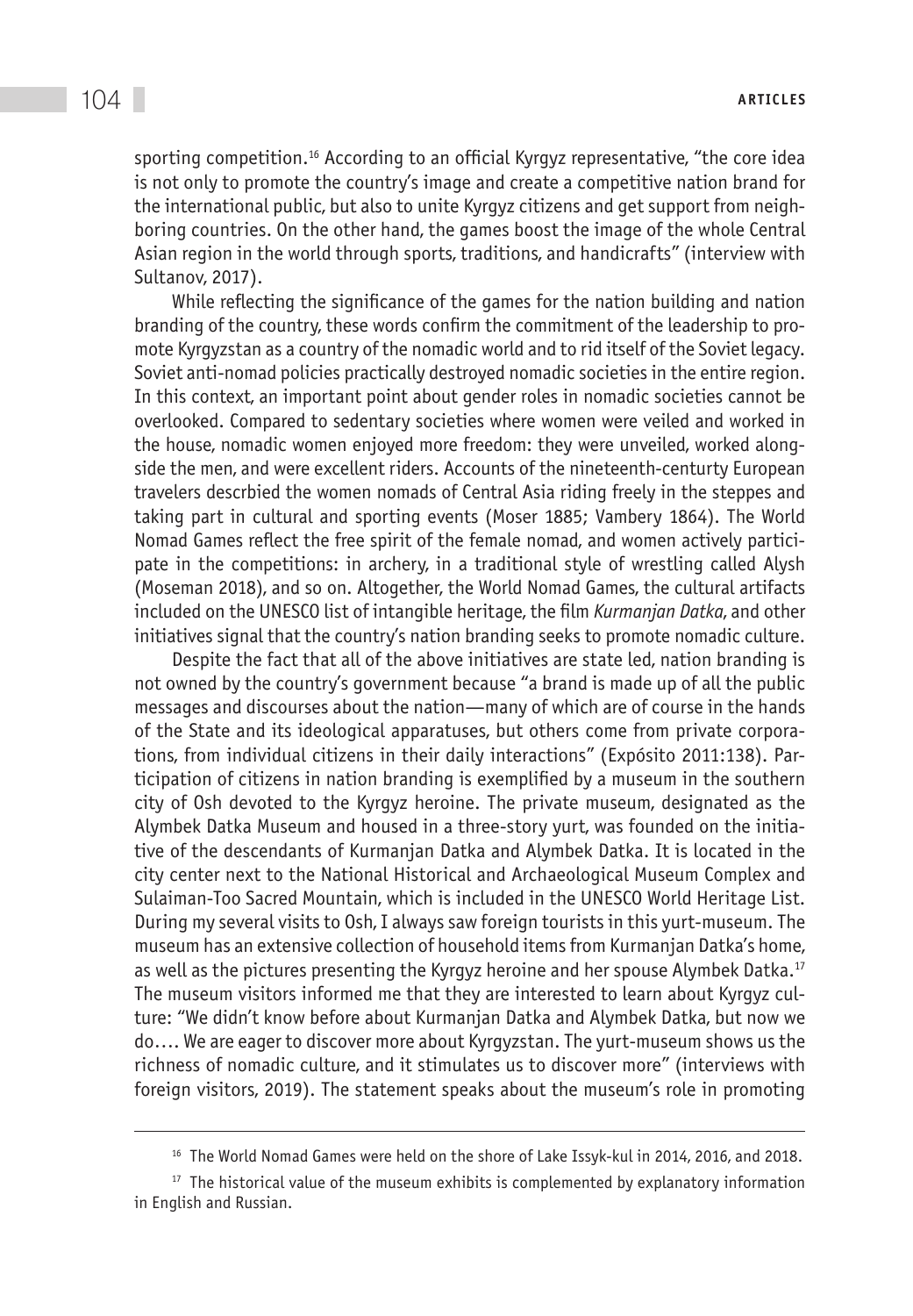Kyrgyz culture and shows how the *tsaritsa* of the Alai helps in the nation branding of Kyrgyzstan even beyond the narrative of the state-ordered cinema.

Osh residents characterize Kurmanjan Datka as "Kyrgyz national heroine," and some of them advised me to meet her descendants. During our conversation, Kurmanjan Datka's granddaughter and her namesake, Kurmanjan Abdykaparova, told me:

> I am proud to bear the name of my grandmother. She is well known and respected all over the country. She did a lot for Kyrgyzstan and sacrificed her son for the homeland. Our family owns the museum and the café, where we are sitting now. The museum is devoted to both Kurmanjan Datka and her husband Alymbek Datka, and we are glad to share the story of our family with foreign guests. (interview with Abdykaparova, 2017)

As Abdykaparova told me, the large family of Kurmanjan Datka's descendants included teachers, salesmen, small entrepreneurs, agricultural workers, and employees of the district administration. Each of them, as every resident of Osh or every museum exhibit, disseminates images about the country, its culture and history. While doing so, while providing this information to foreign visitors, they contribute to nation branding.

The fact that the museum was founded by the descendants of the national heroine does not make it a unique case of nation branding led by private citizens, because each member of a national community personifies the whole country to a tourist, being a kind of an ambassador for their city or nation (Expósito 2011:139). However, the existence of the private museum devoted to Kurmanjan Datka continues and supplements the film about the heroine, because even those who have not seen the cinematic story after visiting the museum will be imbued with interest both in Kurmanjan herself and in Kyrgyzstan. The museum provides another facet of nation branding and nation building,18 led by individual citizens. It allows individuals within and beyond Kyrgyzstan to interact with the narrative about Kurmanjan Datka and thereby to participate in national projects.

## **CONCLUSION**

From a constructivist viewpoint nation branding can be seen as a continuation of processes of the emergence of nations and as the revitalization of national identity in the era of globalization. Nation-branding strategies are an area of responsibility and action of governments who undertake necessary steps to foster a country's favorable national image and promote a national competitive identity in the world. In doing so, authorities select what national narratives should project, as well as the sources and tools of nation branding.

In 2007 high-ranking Kyrgyz officials launched an initiative to create the country's brand. Since that time the nation-branding strategy with a strong focus on no-

<sup>&</sup>lt;sup>18</sup> The museum is a source of nation building, as its existence symbolizes the significance of Kurmandjan Datka for the Kyrgyz national community.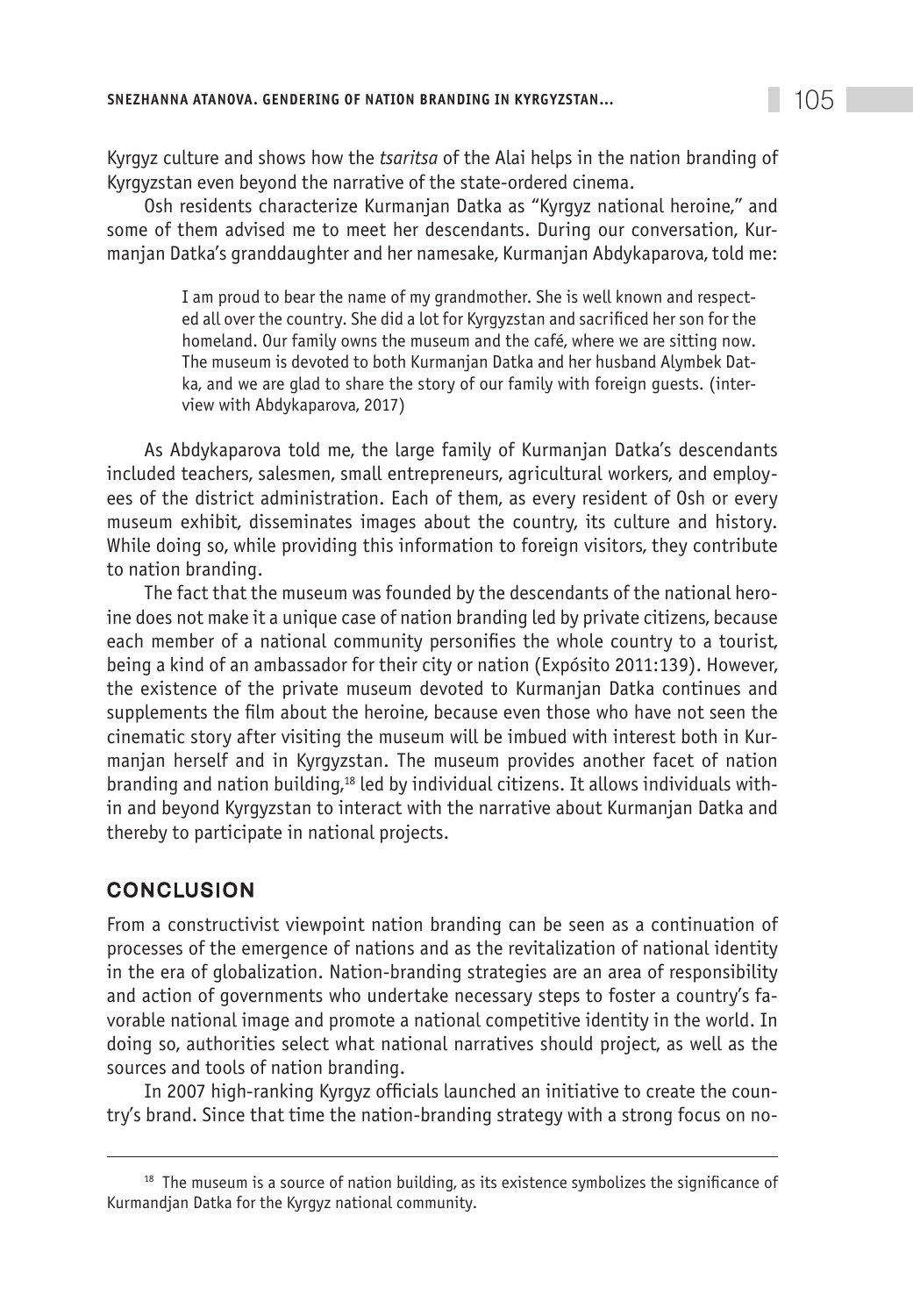madic culture has spread domestically and abroad. Accentuating the values of its nomadic culture has made the Kyrgyz Republic a benchmark of the whole region. As explained by a Kyrgyz expert on destination branding, "nomadism is the distinctive element of competitive identity of Kyrgyzstan. The country will continue promoting its nomadic culture to the entire world" (interview with Tchakiev, 2017).

Representatives of the different fields, including government, civic society, media, education, and others, favor nomadism as the key characteristic of the national image of Kyrgyzstan (interviews with Tchakiev, 2017; Sultanov, 2017; Djoldosheva, 2017; Khasanov and Golovash 2017). Emphasizing traditional culture and natural landscapes, the cinematographic narrative of *Kurmanjan Datka*, together with the cultural practices and artifacts put on the UNESCO heritage lists and the World Nomad Games, offers its version of national image for export.

Against the backdrop of picturesque landscapes in the atmosphere of the Kyrgyz nomad camps, the story devoted to a female hero develops. The film promotes a gender-oriented narrative, prompting reflection on women's role in the national processes. Various feminine hypostases presented in the film—a bride dependent on the will of the fiancé or father, a faithful spouse, a caring mother, and a wise woman leader—reflect a complex gender agenda in the modern Kyrgyzstan, where "traditionalized" violation of women coexist with feminist manifestations. The contested nature of women's roles in the Kyrgyz nationhood is reflected in violence against women, bride-kidnapping and the women of OBON, the TV show *Kelin* and Mother's Day, the first Feminnale of Contemporary Art and extremely negative state-led reaction against it, the official celebration of the International Women's Day and the march of Kyrgyz feminists on the same day.

The purpose of this article was to rethink the women's involvement in nation building and nation branding, and even though the data on which this article relies is limited, it builds a strong foundation for a discussion about women's role in national processes in Central Asia. Additionally, I suggest that despite the presumption about monopoly of the ruling elites on nation branding in Central Asia, nonofficial actors could be equally engaged in branding practices. The museum devoted to the national heroine Kurmanjan Datka in Osh is an example of such engagement. It would be useful to explore in more detail how nonofficial actors participate in nation branding in Kyrgyzstan and other countries of the region.

#### **REFERENCES**

- Abubakarova, Tamara. 2019. "Deputaty Zhogorku Kenesha odobrili prisvoenie ak-kalpaku statusa kul'turnogo simvola Kyrgyzstana." Informburo, February 27. https://informburo.kz/novosti /deputaty-zhogorku-kenesha-odobrili-prisvoenie-ak-kalpaku-statusa-kulturnogo-simvola -kyrgyzstana-.html.
- Aidarkanov, Islam. 2019. "Svobodnaia ili nesvobodnaia zhenshchina Vostoka? Obraz 'zhenshchiny' v kyrgyzskom kinematografe." Central Asian Analytical Network, December 4. https://www .caa-network.org/archives/18706.
- Anderson, Benedict. 2006. *Imagined Communities: Reflections on the Origin and Spread of Nationalism.* London: Verso.
- Anholt, Simon. 2005. *Brand New Justice: The Upside of Global Branding.* Oxford: Butterworth-Heinemann.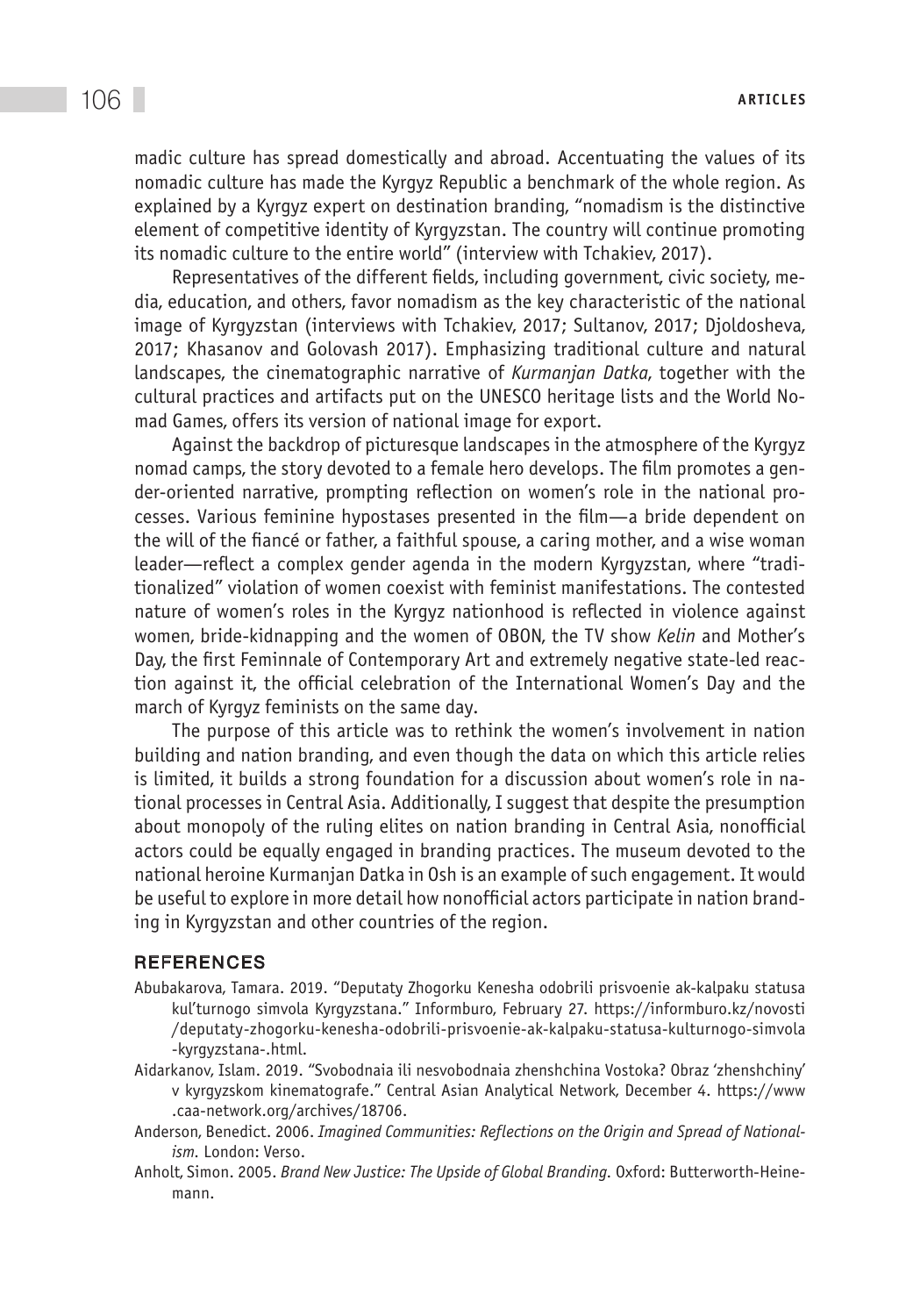- Anholt, Simon. 2007a. "Anholt: Countries Must Earn Better Images through Smart Policy." Interview by Lee Hudson Teslik. Council of Foreign Relations, November 6. https://www.cfr.org /interview/anholt-countries-must-earn-better-images-through-smart-policy.
- Anholt, Simon. 2007b. *Competitive Identity: The New Brand Management for Nations, Cities and Regions.* London: Palgrave Macmillan.
- Beyer, Judith, and Aijarkyn Kojobekova. 2019. "Women of Protest, Men of Applause: Political Activism, Gender and Tradition in Kyrgyzstan." *Central Asian Survey* 38(3):329–345. https://doi.org /10.1080/02634937.2019.1631258.
- Brubaker, Rogers. 2011. "Nationalizing States Revisited: Projects and Processes of Nationalization in Post-Soviet States." *Ethnic and Racial Studies* 34(11):1785–1814. https://doi.org/10.1080 /01419870.2011.579137.
- Canning, Emily. 2014. "The Two Films inside Kyrgyzstan's 'Kurmanjan Datka.'" Radio Free Europe/ Radio Liberty, December 30. http://www.rferl.org/a/kurmanjan-datka-queen-of-the -mountains-kyrgyzstan-film/26769501.html.
- Cleuziou, Juliette, and Lucia Direnberger. 2016. "Gender and Nation in Post-Soviet Central Asia: From National Narratives to Women's Practices." *Nationalities Papers* 44(2):195–206. https:// doi.org/10.1080/00905992.2015.1082997.
- Dinnie, Keith. 2007. *Nation Branding: Concepts, Issues, Practice*. London: Butterworth-Heinemann.
- Dzhamankulova, Aizhamal. 2020. "Zhenshchiny u rulia gosorganov KR—skol'ko ikh? O sootnoshenii polov vo vlasti." Sputnik, January 27. https://ru.sputnik.kg/infographics /20200127/1046885559/kyrgyzstan-pravitelstvo-vlast-gosorgan-zhenshchiny-muzhchiny .html.
- Dzhamankulova, Aizhamal. 2021. "Odnim postom: 8 faktov o gendernom neravenstve v Kyrgyzstane." Kloop, January 8. https://kloop.kg/blog/2021/01/08/odnim-postom-8-faktov-o -gendernom-neravenstve-v-kyrgyzstane/?fbclid=IwAR1bCFW6gpwb-285yg\_XaaO7rOPzyZjp -Ne9i7URXgJrYTW2MFqVlV63Xv-M.
- Expósito, Alfredo Martínez. 2011. "Screening Nation Brands: New Zealand and Spanish Perspectives on Film and Country Image." *Journal of New Zealand Studies* 11:135–149. https://doi .org/10.26686/jnzs.v0i11.506.
- Fan, Ying. 2008. "Soft Power: Power of Attraction or Confusion?" *Place Branding and Public Diplomacy* 4(2):147–158. https:/doi.org/10.1057/pb.2008.4.
- Fathi, Habiba. 2006. "Gender, Islam, and Social Change in Uzbekistan." *Central Asian Survey* 25(3):303–317. https://doi.org/10.1080/02634930601022575.
- Frasher, Spencer, Michael Hall, Jeremy Hildreth, and Mia Sorgi. 2003. *A Brand for the Nation of Latvia.* Oxford: Oxford Said Business School.
- Hess, Agnieszka, and Joanna Najbor. 2020. "Promotion of Polish Cinema Abroad as an Element of Nation Branding: Case Study of 'Cold War' (2018) by Pawel Pawlikowski." *Sustainability* 12(14):5621. https://doi.org/10.3390/su12145621.
- Hjort, Mette, and Scott MacKenzie, eds. 2000. *Cinema and Nation.* London: Routledge.
- Hoefte, Rosemarijn, and Wouter Veenendaal. 2019. "The Challenges of Nation-Building and Nation Branding in Multi-Ethnic Suriname." *Nationalism and Ethnic Politics* 25(2):173–190. https:// doi.org/10.1080/13537113.2019.1602371.
- Iarmoshchuk, Tat'iana, Alina Zhetigenova, and Zhazgul' Egemberdieva. 2019. "God bez Burulai: Potchemu v Kyrgyzstane zagovorili o traditsii pokhishcheniia nevest posle ubiistva devushki." Currenttime.tv, May 27. https://www.currenttime.tv/a/ala-kachu-kyrgyzstan-burulai /29965339.html.
- Im, Regina. 2017. "Realiti-shou 'Kelin': Chto govoriat za i protiv teleproekta?" Kloop, February 8. https://kloop.kg/blog/2017/02/08/realiti-shou-kelin-chto-govoryat-za-i-protiv -teleproekta/.
- Isaacs, Rico. 2015. "Nomads, Warriors and Bureaucrats: Nation-Building and Film in Post-Soviet Kazakhstan." *Nationalities Papers* 43(3):399–416. https://doi.org/10.1080/00905992.2013 .870986.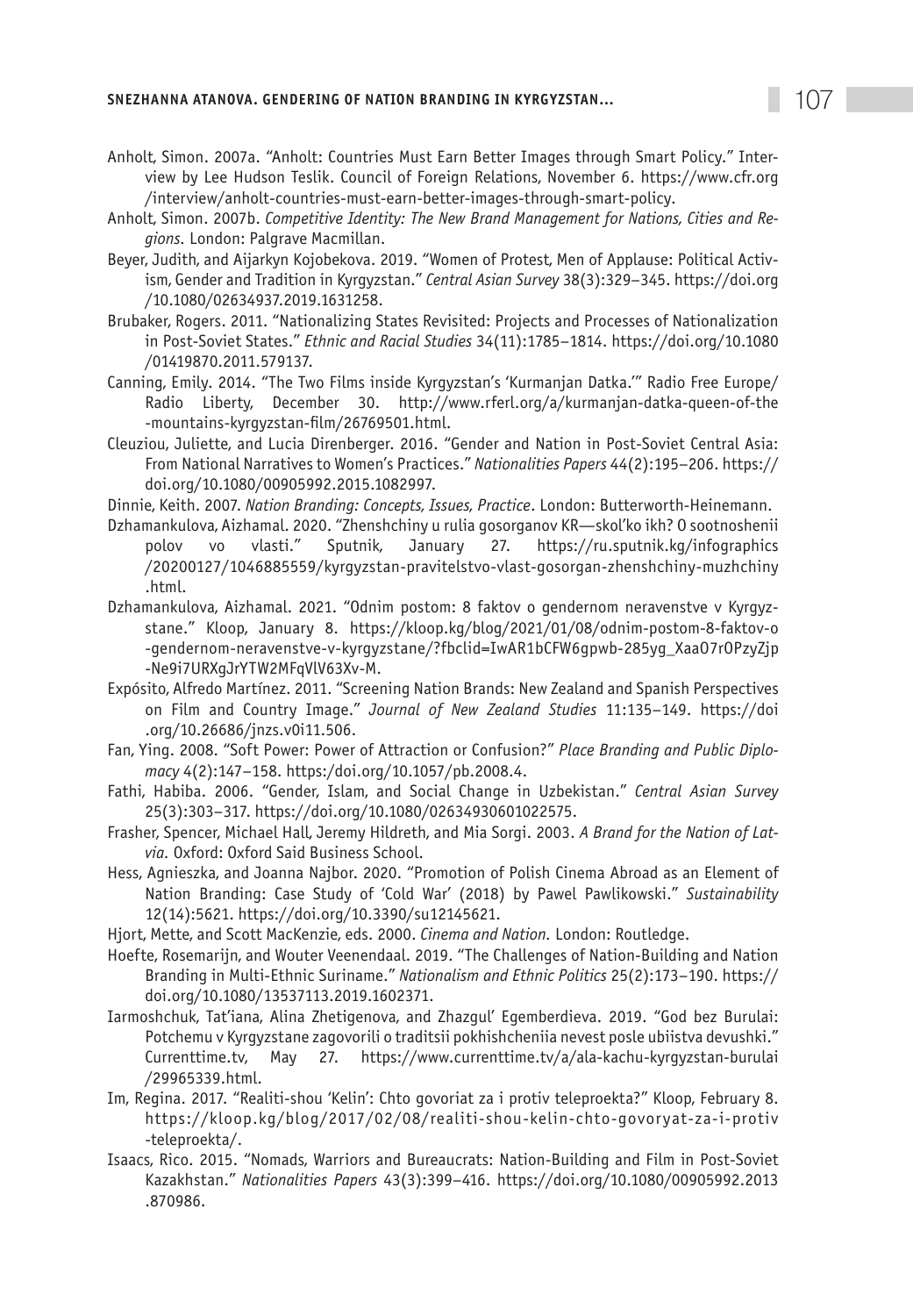- Ismailbekova, Aksana. 2014. "Migration and Patrilineal Descent: The Role of Women in Kyrgyzstan." *Central Asian Survey* 33(3):375–389. https://doi.org/10.1080/02634937.2014.961305.
- Ismailbekova, Aksana. 2015. "Single Mothers in Osh: Well-Being and Coping Strategies of Women in the Aftermath of the 2010 Conflict in Kyrgyzstan." *Focaal: Journal of Global and Historical Anthropology* 71:114–127. http://dx.doi.org/10.3167/fcl.2015.710110.
- Ismailbekova, Aksana. 2016. "Constructing the Authority of Women through Custom: Bulak Village, Kyrgyzstan." *Nationalities Papers* 44(2):266–280. https://doi.org/10.1080/00905992.2015 .1081381.
- Jansen, Sue Curry. 2008. "Designer Nations: Neo-Liberal Nation Branding—Brand Estonia." *Social Identity* 14(1):121–142. https://doi.org/10.1080/13504630701848721.
- Jordan, Paul. 2014. *The Modern Fairy Tale: Nation Branding, National Identity and the Eurovision Song Contest in Estonia*. Tartu, Estonia: University of Tartu Press.
- Kabarlar. 2014. "Sozdateli fil'ma 'Kurmanzhan Datka' pribyli v Monreal' (Kanada) dlia podgotovki k uchastiiu v kinofestivale." August 18. https://kabarlar.org/news/28801-sozdateli-filma -kurmanzhan-datka-pribyli-v-monreal-dlya-podgotovki-k-uchastiyu-v-kinofestivale.html.
- Kandiyoti, Deniz. 1988. "Bargaining with Patriarchy." *Gender and Society* 2(3):274–290. https:// doi.org/10.1177/089124388002003004.
- Kandiyoti, Deniz. 2007. "The Politics of Gender and the Soviet Paradox: Neither Colonized, Nor Modern?" *Central Asian Survey* 26(4):601–623. https://doi.org/10.1080/02634930802018521.
- Kaneva, Nadya. 2011. "Nation Branding: Toward an Agenda for Critical Research." *International Journal of Communication* 5:117–141.
- Knott, Brendon, Alan Fyall, and Ian Jones. 2013. "The Nation-Branding Legacy of the 2010 FIFA World Cup for South Africa." *Journal of Hospitality Marketing & Management* 22(6):569–595. https://doi.org/10.1080/19368623.2012.663155.
- Kyrgyz Parliament. 2016. "Zhenshchiny deputaty VI sozyva Zhogorku Kenesha Kyrgyzskoi Respubliki." October 12. http://kenesh.kg/.
- Limon.kg. 2014. "Lichnost' Kyrgyzstana: Borets za svobodu Urkuia Salieva." October 15. https:// limon.kg/news:63802.
- Lunacharskii, Anatolii. 1924. "Revoliutsionnaia ideologiia i kino." *Kino-Nedelia*, no. 46, 11.
- Lunacharskii, Anatolii. 1965. *O kino: Stat'i, vyskazyvaniia, stsenarii, dokumenty.* Moscow: Iskusstvo.
- Magdalinski, Tara. 2000. "The Reinvention of Australia for the Sydney 2000 Olympic Games." *International Journal of the History of Sport* 17(2–3):305–322. https://doi.org/10.1080 /09523360008714138.
- Marat, Erica. 2008. "National Ideology and State-Building in Kyrgyzstan and Tajikistan." Silk Road Paper, Central Asia-Caucasus Institute & Silk Road Studies Program, January.
- Marat, Erica. 2009. "Nation Branding in Central Asia: A New Campaign to Present Ideas about the State and the Nations." *Europe-Asia Studies* 61(7):1123–1136. https://doi.org/10.1080 /09668130903068657.
- Moseman, Eleanor. 2018. "Women of the World Nomad Games—In Pictures." *Guardian*, September 18. https://www.theguardian.com/world/gallery/2018/sep/18/women-of-the-world-nomad -games-in-pictures.
- Moser, Henri. 1885. *À travers l'Asie Centrale: La steppe kirghize, le Turkestan russe, Boukhara, Khiva, le pays des Turcomans et la Perse, impressions de voyage.* Paris: Plon.
- Nagel, Joanne. 1998. "Masculinity and Nationalism: Gender and Sexuality in the Making of Nations." *Ethnic and Racial Studies* 21(2):242–269. https://doi.org/10.1080/014198798330007.
- Nye, Joseph. 2004. *Soft Power: The Means to Success in World Politics.* New York: Public Affairs.
- Olins, Wally. 2002. "Branding the Nation: The Historical Context." *Journal of Brand Management*  9(4):241–248. https://doi.org/10.1057/palgrave.bm.2540075.
- Oruzbaeva, Biubiina, ed. 1982. *Kirgizskaia Sovetskaia Sozialisticheskaia Respublika*. Frunze: Glavnaia redaktsiia Kirgizskoi sovetskoi entsiklopedii.
- Radio Azattyk. 2015. "Kinokartina 'Kurmanzhan Datka' udostoena spezial'nogo priza zhuri na kinofestivale v Tegerane." May 4. https://rus.azattyk.org/a/26992224.html.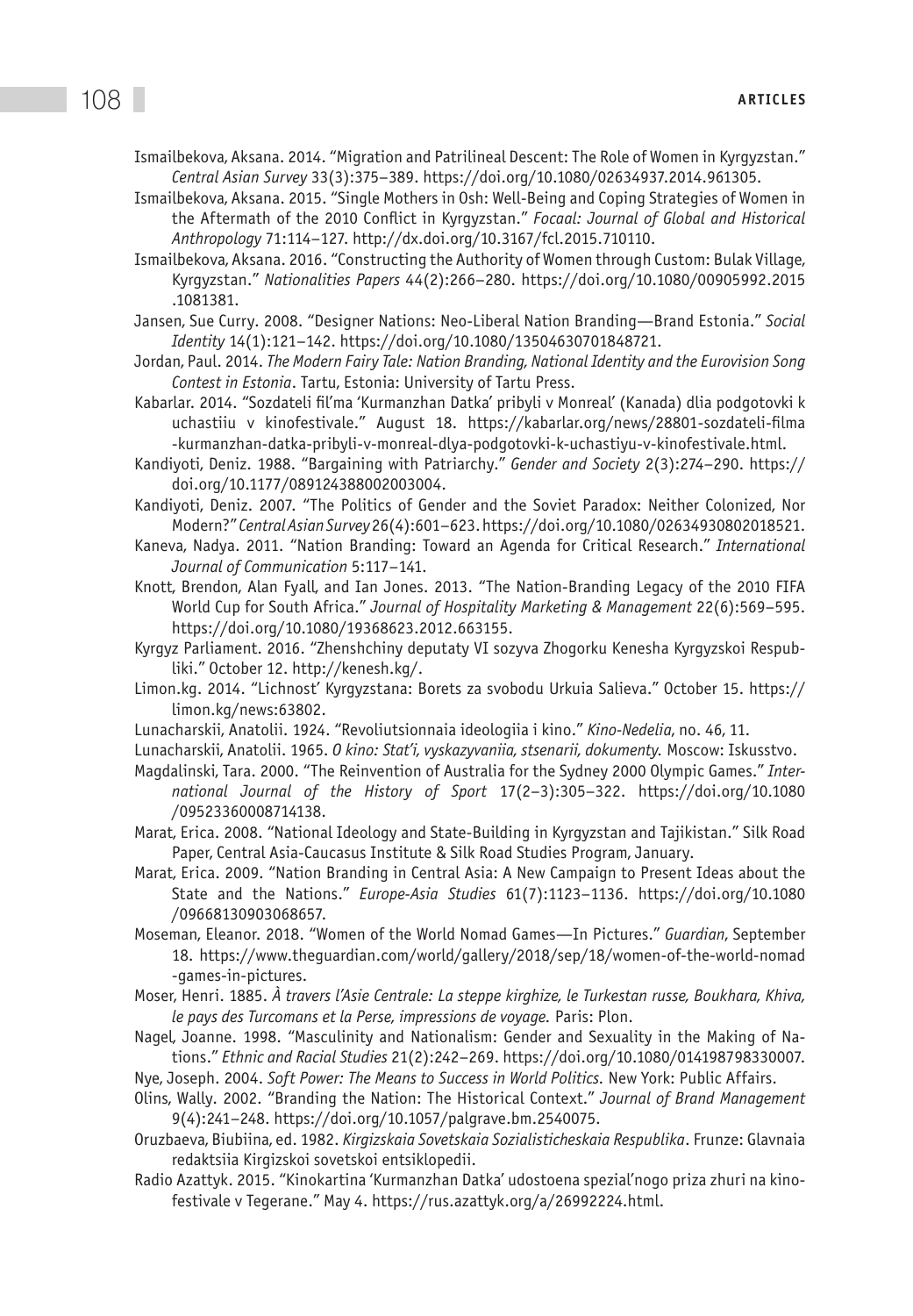# **SNEZHANNA ATANOVA. GENDERING OF NATION BRANDING IN KYRGYZSTAN… 109 109**

Renan, Ernest. 1882. *Qu'est-ce qu'une nation?* Paris: Sorbonne.

- Roche, Sophie. 2012. "Gender in Narrative Memory: The Example of Civil War Narratives in Tajikistan." *Ab Imperio* 3:279–307. https://doi.org/10.1353/imp.2012.0089.
- Schultz, Majken, and Mary Jo Hatch. 1997. "A European View on Corporate Identity: An Interview with Wally Olins." *Journal of Management Inquiry* 6(4):330–339. https://doi.org /10.1177/105649269764009.
- Shelekpayev, Nari. 2020. "Govorit' so stisnutymi zubami: Styd, vlast' i zhenskoye telo v sovremennom Kazakhstane." *Novoe literaturnoe obozrenie* 161(1):157–174. https://www.nlobooks.ru /magazines/novoe\_literaturnoe\_obozrenie/161\_nlo\_1\_2020/article/21977/?fbclid=IwAR0J QiSRw8OFZdsI6nkL7Vdov0yua83AdgdCSidQIXMLloA8mF\_J9tCd1Yg.
- Smith, Antony. 2000. "Images of the Nation: Cinema, Art and National Identity." Pp. 41–53 in *Cinema and Nation*, ed. by Mette Hjort and Scott MacKenzie. London: Routledge.
- Suyarkulova, Mohira. 2016. "Fashioning the Nation: Gender and Politics of Dress in Contemporary Kyrgyzstan." *Nationalities Papers* 44(2):247–265. https://doi.org/10.1080/00905992.2016 .1145200.
- Suyarkulova, Mohira. 2020. "Fateful Feminnale: An Insider's View of a 'Controversial' Feminist Art Exhibition in Kyrgyzstan." OpenDemocracy, January 9. https://www.opendemocracy.net/en /odr/fateful-feminnale-an-insiders-view-of-a-controversial-feminist-art-exhibition-in -kyrgyzstan/.
- UNESCO Intangible Cultural Heritage. N.d.a. "Ak-kalpak Craftsmanship, Traditional Knowledge and Skills in Making and Wearing Kyrgyz Men's Headwear." https://ich.unesco.org/en/RL/ak-kalpak-craftsmanship-traditional-knowledge-and-skills-in-making-and-wearing-kyrgyz-mensheadwear-01496.
- UNESCO Intangible Cultural Heritage. N.d.b. "Browse the Lists of Intangible Cultural Heritage and the Register of Good Safeguarding Practices." https://ich.unesco.org/en/lists?text=&countr y[]=00116&multinational=3&display1=inscriptionID#tabs.
- United Nations Development Programme. N.d. "Human Development Reports." Table 5: Gender Inequality Index. http://hdr.undp.org/en/composite/GII.
- UN Women. N.d. "Global Database on Violence against Women, Kyrgyzstan." https://evaw-globaldatabase.unwomen.org/en/countries/asia/kyrgyzstan?formofviolence=fac5fe48636e4d388 2bbd2ebbf29bd60#1.
- Vambery, Armin. 1864. *Travels in Central Asia: Being the Account of a Journey from Teheran across the Turkoman Desert on the Eastern Shore of the Caspian to Khiva, Bokhara, and Samarkand.* London: John Murray.
- Van Ham, Peter. 2001. "The Rise of the Brand State: The Postmodern Politics of Image and Reputation." *Foreign Affairs* 80(5):2–6.
- Wendt, Alexander. 1992. "Anarchy Is What States Make of It: The Social Construction of Power Politics." *International Organization* 46(2):391–425.
- Yuval-Davis, Nira. 1994. "Les femmes et le nationalisme." Trans. Nancy Bolain. "Les femmes et la construction européenne," special issue, *Les Cahiers du GRIF* 48:89–96.

#### List of interviews

Aziz Khasanov and Stepan Golovash, creators of promotional videos of Kyrgyzstan, interviewed in September 2017.

Altyn Kapalova, curator of the first Feminnale in Bishkek, interviewed in December 2019.

Feminist activists from Bishkek, interviewed in December 2019 and September 2020.

- Foreign visitors to the private museum of Kurmanjan Datka and Alymbek Datka in Osh, interviewed in July 2019.
- Gulbara Tolomusheva, Kyrgyz film critic, interviewed in March 2021.
- Jyldyz Djoldosheva, producer of *Kurmanjan Datka: Queen of the Mountains*, interviewed in September 2017.